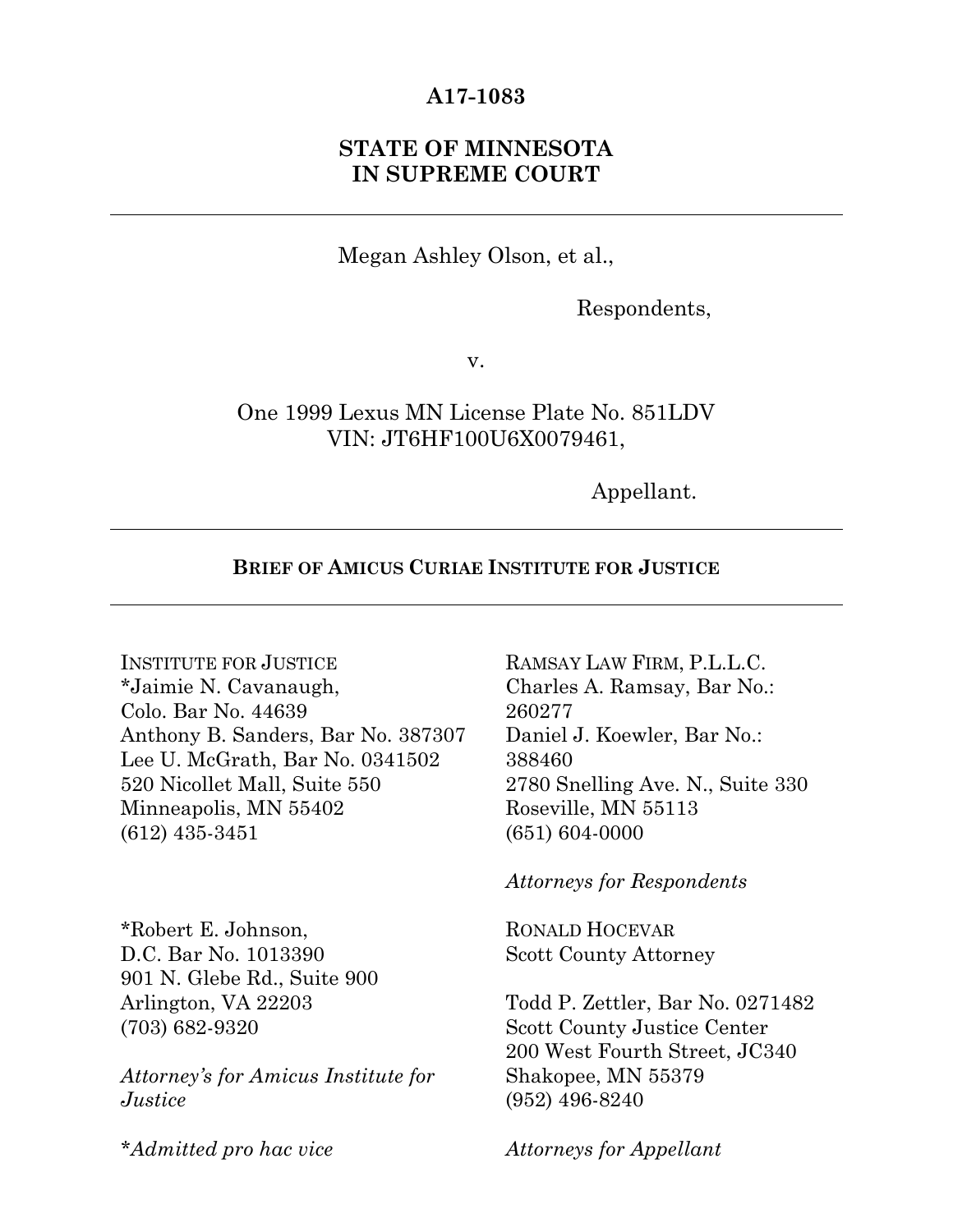# **TABLE OF CONTENTS**

|     | A.        | The Rise of Civil Forfeiture Has Been Fueled By                                                         |
|-----|-----------|---------------------------------------------------------------------------------------------------------|
|     | <b>B.</b> | Financial Incentives, Paired With Lax Protections For Innocent                                          |
|     | C.        | In Minnesota, As Elsewhere, Law Enforcement Benefits                                                    |
|     | D.        | Minnesota Law Provides Scant Protections For Innocent Property                                          |
|     |           |                                                                                                         |
|     |           |                                                                                                         |
| I.  |           | THIS COURT SHOULD TAKE THE OPPORTUNITY TO REIN IN                                                       |
|     | A.        | Civil Forfeiture Wrongly Treats Private Property As A Second-                                           |
|     | Β.        | Civil Forfeiture's Profit Motive Calls For Heightened Judicial                                          |
| II. |           | THE LACK OF A PROMPT POST-SEIZURE HEARING VIOLATES                                                      |
|     | А.        | Numerous Courts Have Addresses This Issue And Have Correctly<br>Held That Due Process Requires A Prompt |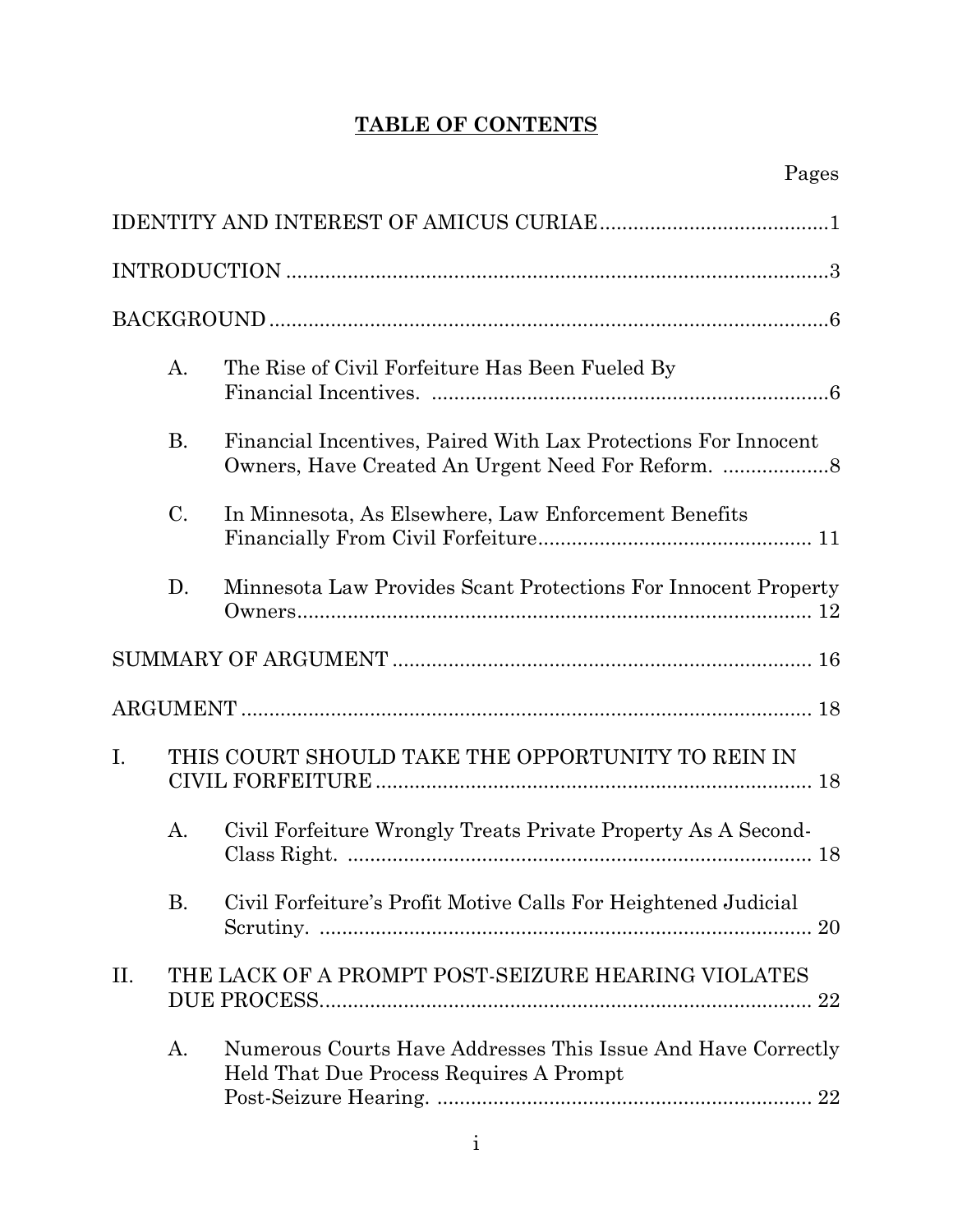| В.             |                                                                       |                                                        |
|----------------|-----------------------------------------------------------------------|--------------------------------------------------------|
| $\mathbf{C}$ . | Applying the <i>Mathews</i> Factors, The Minnesota Vehicle Forfeiture |                                                        |
|                | i.                                                                    |                                                        |
|                | 11.                                                                   | There is a meaningful risk of erroneous deprivation of |
|                | 111.                                                                  | The government interest in denying property owners a   |
|                |                                                                       | 30                                                     |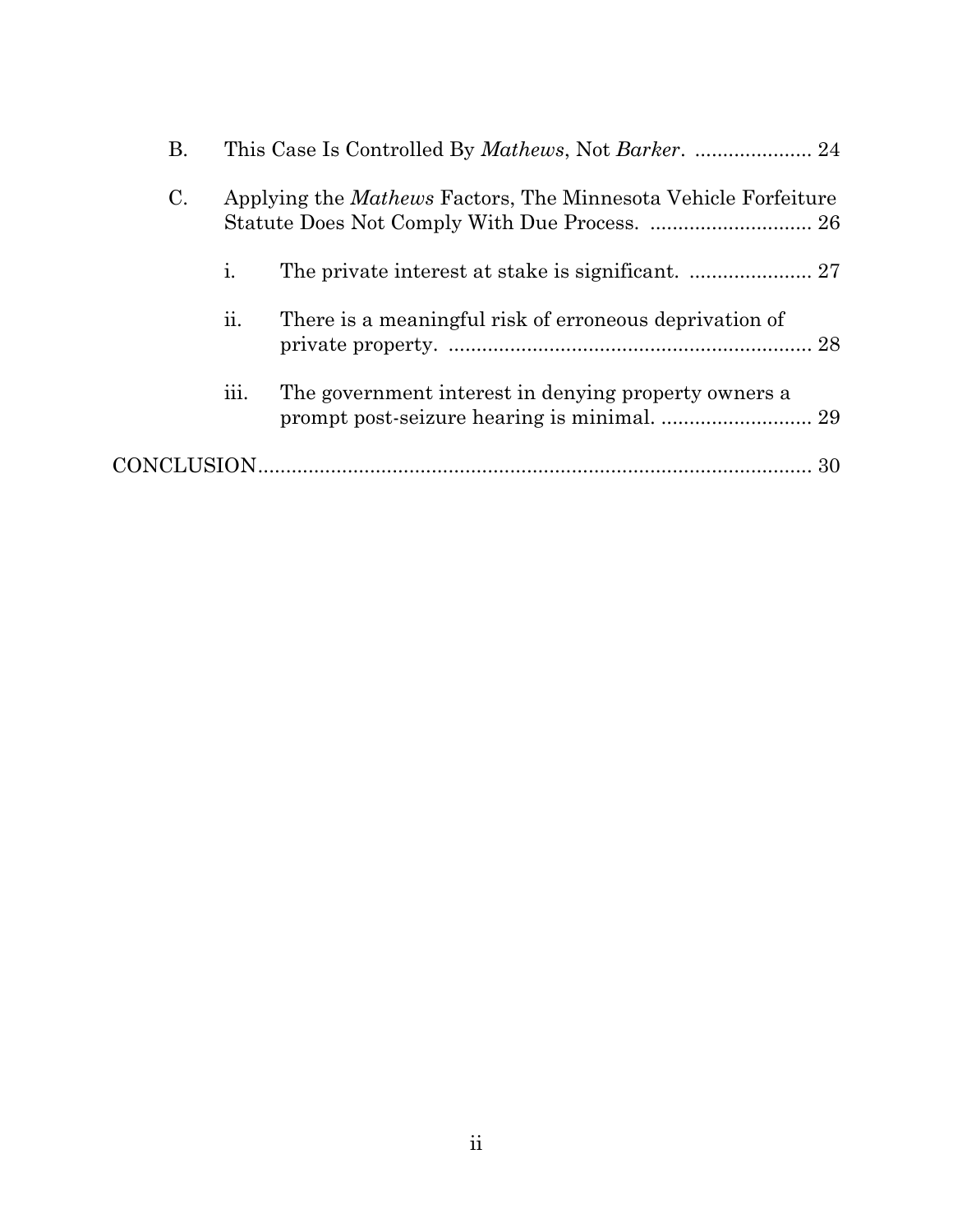# **TABLE OF AUTHORITIES**

| Cases                                                  | Page |
|--------------------------------------------------------|------|
| Alvarez v. Smith,                                      |      |
| Austin v. United States,                               |      |
| Barker v. Wingo,                                       |      |
| Bendorf v. Comm'r of Public Safety,                    |      |
| Boyd v. United States,                                 |      |
| Brown v. District of Columbia,                         |      |
| Chicago, Burlington & Quincy R.R. Co. v. Chicago,      |      |
| County of Riverside v. McLaughlin,                     |      |
| Cty. of Nassau v. Canavan,                             |      |
| De Franks v. Mayor and City and Council of Ocean City, |      |
| <i>Fedziuk v. Commissioner of Public Safety,</i>       |      |
| <i>Fuentes v. Shevin,</i>                              |      |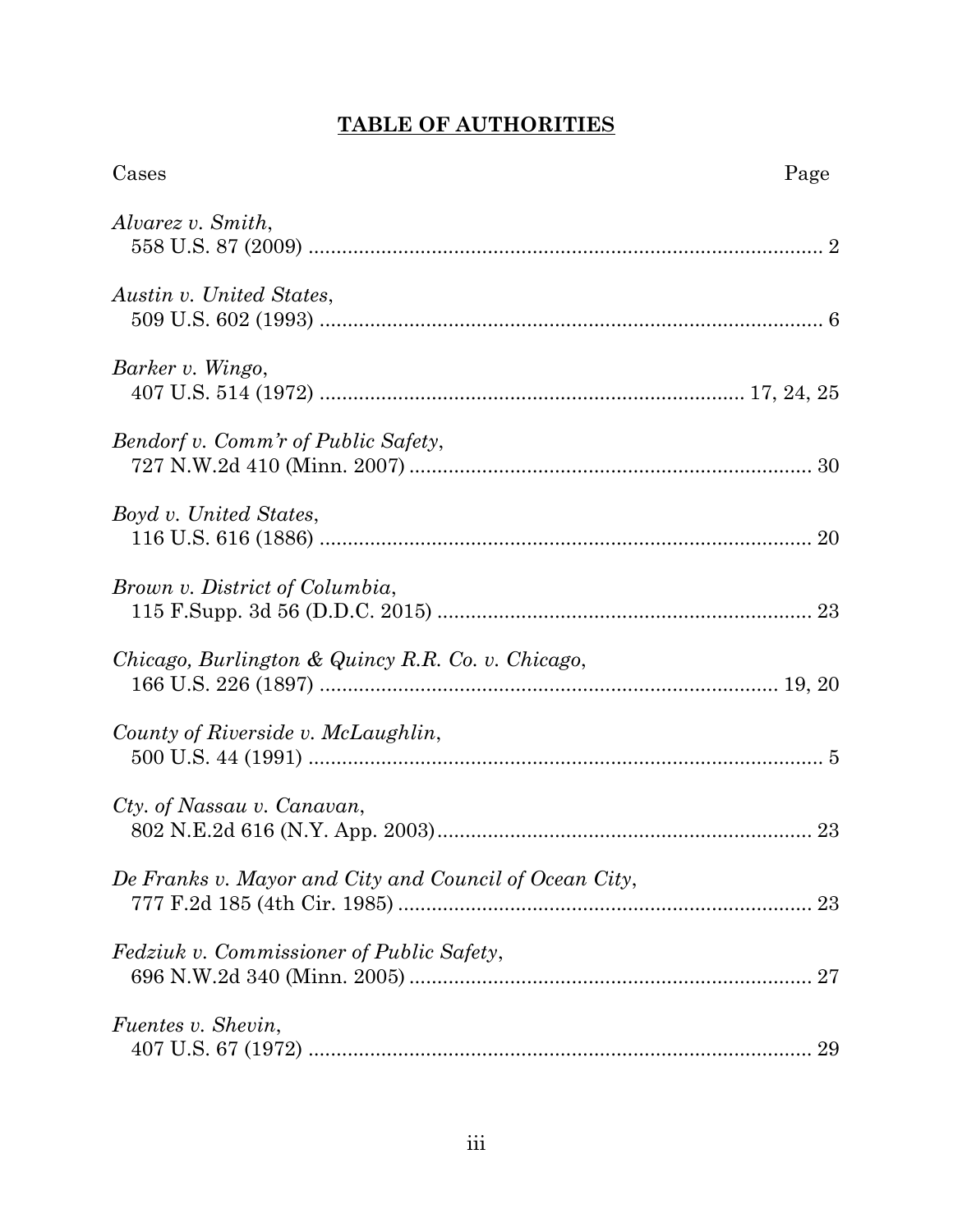| Gerstein v. Pugh,                                                                                     |
|-------------------------------------------------------------------------------------------------------|
| Harjo v. City of Albuquerque,<br>No. 16-cv-1113, 2018 WL 3621025 (D.N.M. July 28, 2018)  1, 2, 10, 29 |
| Harmelin v. Michigan,                                                                                 |
| In re Seizure of Wells Fargo Bank Account,                                                            |
| Kazazi v. U.S. Customs and Border Protection,                                                         |
| Krimstock v. Kelly,                                                                                   |
| Leonard v. Texas,                                                                                     |
| Lynch v. Household Finance Corp.,                                                                     |
| Marshall v. Jerrico, Inc.,                                                                            |
| Mathews v. Eldridge,                                                                                  |
| Olson v. One 1999 Lexus,                                                                              |
| Platt v. Moore,<br>No. 16-cv-08262, 2018 WL 2058136 (D. Ariz. Mar. 15, 2018) 10, 11                   |
| Riley v. 1987 Station Wagon,                                                                          |
| Serrano v. U.S. Customs and Border Protection,                                                        |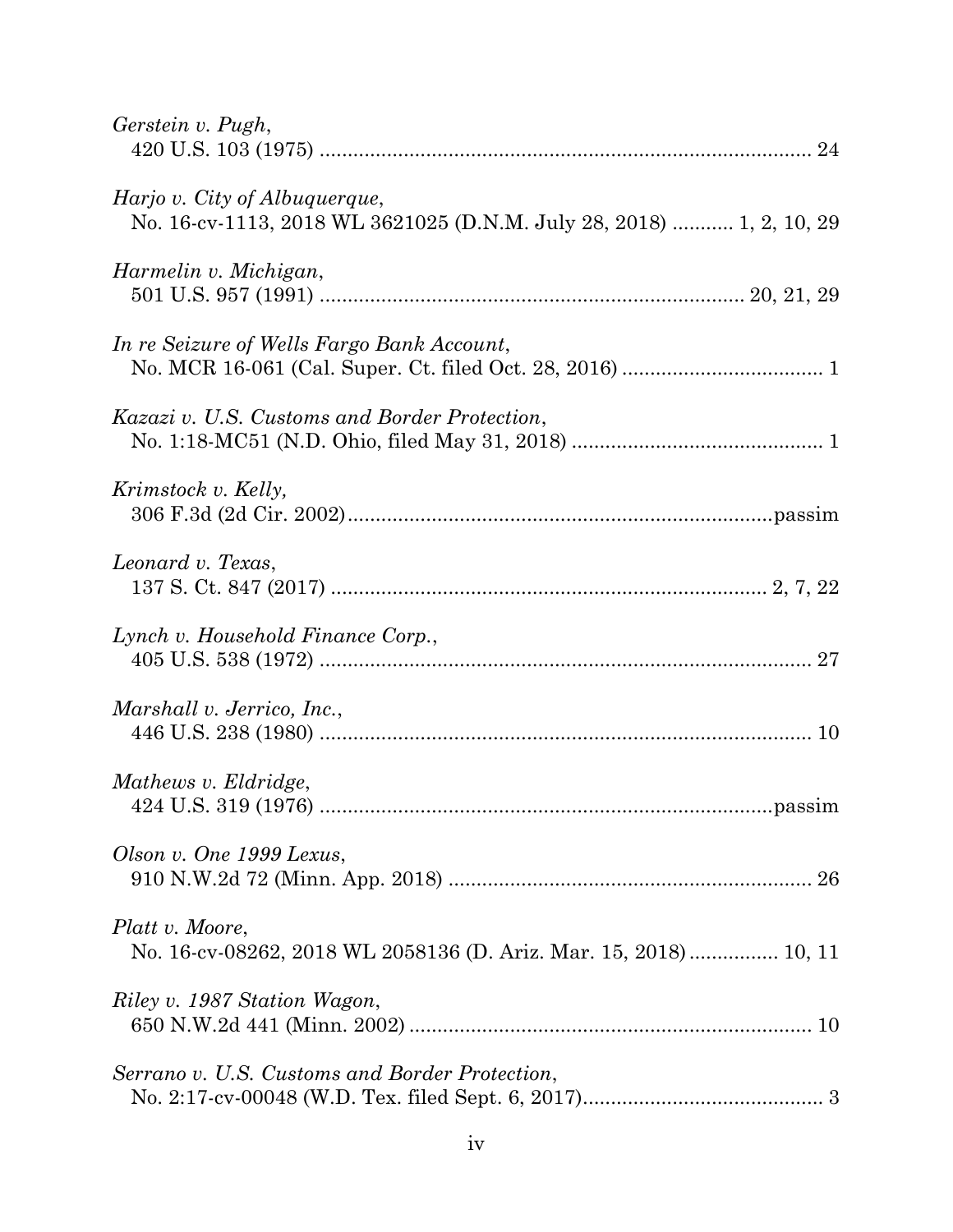| Simms v. Dist. of Columbia,                                                                            |
|--------------------------------------------------------------------------------------------------------|
| Smith v. City of Chicago,<br>524 F.3d 834 (7th Cir. 2008), vacated as moot, 558 U.S. 87 (2009)  22, 27 |
| Sourovelis v. City of Philadelphia,                                                                    |
| State ex rel. Schrunk v. Metz,                                                                         |
| State v. Florence,                                                                                     |
| State v. Timbs,<br>84 N.E.3d 1179 (Ind. 2017), cert. granted, 138 S. Ct. 2650 (U.S. June 18,           |
| Stop the Beach Renourishment, Inc. v. Florida Dept. of Envtl. Protection,                              |
| Stypmann v. City and Cty. of San Francisco,                                                            |
| <i>Thiede v. Town of Scandia Valley,</i>                                                               |
| United States v. \$8,850 in U.S. Currency,                                                             |
| United States v. James Daniel Good Real Prop.,                                                         |
| Washington v. Marion Cty. Prosecutor,                                                                  |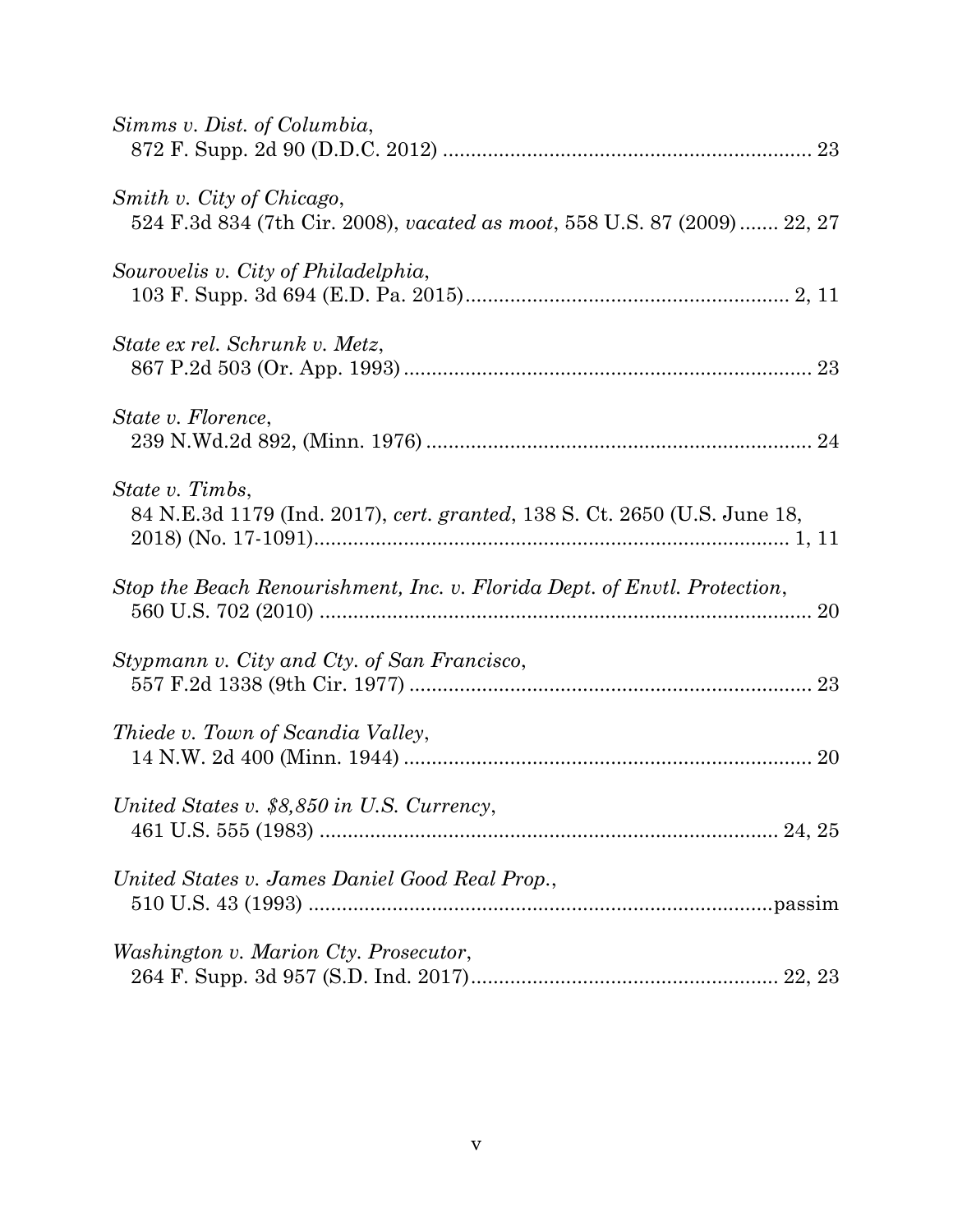## **Statutes**

| Comprehensive Crime Control Act of 1984, Pub. L. No. 98-473,                |  |
|-----------------------------------------------------------------------------|--|
|                                                                             |  |
|                                                                             |  |
|                                                                             |  |
|                                                                             |  |
|                                                                             |  |
|                                                                             |  |
|                                                                             |  |
|                                                                             |  |
|                                                                             |  |
|                                                                             |  |
|                                                                             |  |
| 2001 Minn. Sess. Law Serv. 1st Sp. Sess., Ch. 8 (S.F. 7) (June 30, 2000) 11 |  |
| 2010 Minn. Sess. Law Serv. Ch. 391 (S.F. 2634) (May 27, 2010)  15           |  |
| 2014 Minn. Sess. Law. Serv. Ch. 201 (S.F. 874) (May 6, 2014)  15            |  |
|                                                                             |  |
| $\rm SF~3419~(2017\text{--}18)~ \nonumber$                                  |  |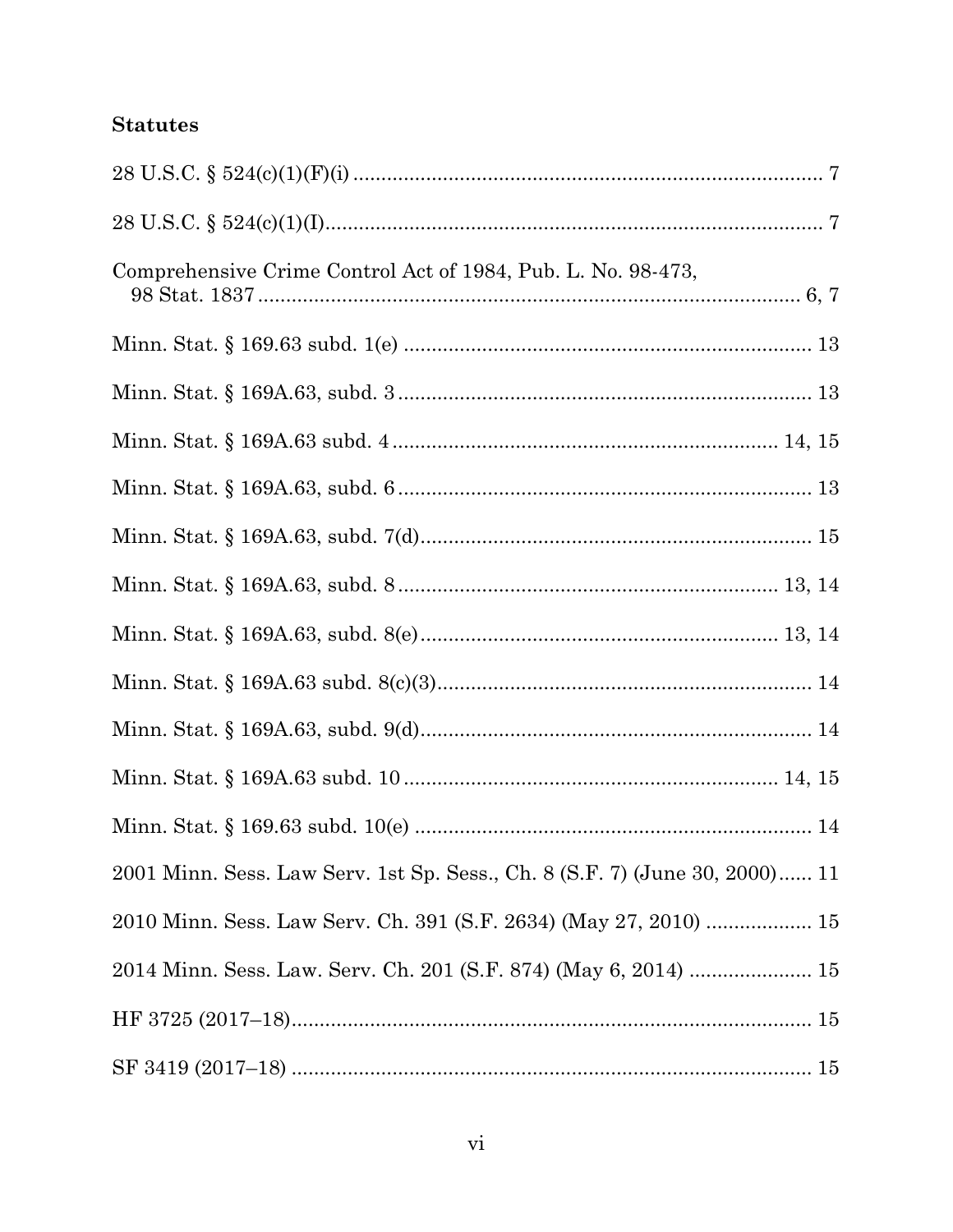## **Other Authorities**

| Christopher Ingraham, How police took \$53,000 from a Christian band, an                                                                                                                                           |
|--------------------------------------------------------------------------------------------------------------------------------------------------------------------------------------------------------------------|
| Daniel S. Herzfeld, Accountability and the Nondelegation of Unfunded<br>Mandates: A Public Choice Analysis of the Supreme Court's Tenth<br>Amendment Federalism Jurisprudence, 7 Geo. Mason L. Rev. 419 (1999). 21 |
| Forfeiture Transparency & Accountability State-by-State and Federal Report                                                                                                                                         |
| Greta Kaul, In spite of reform efforts, Minnesota law enforcement's use of civil<br>asset forfeiture hasn't gone down, MinnPost (Aug. 25, 2017) 15, 16                                                             |
| Institute for Justice, Carpenter, II et. al, Policing for Profit: The Abuse of                                                                                                                                     |
| Meagan Flynn, <i>She saved thousands to open a medical clinic in Nigeria. U.S.</i>                                                                                                                                 |
| Michael Sallah et al., Stop and Seize, The Wash. Post (Sept. 6, 2014) 9                                                                                                                                            |
| Nick Sibilla, <i>Philadelphia Earns Millions By Seizing Cash and Homes from</i>                                                                                                                                    |
| Paul J. Larkin, Jr., The Original Understanding of "Property" in the                                                                                                                                               |
|                                                                                                                                                                                                                    |
| Scott Newman & Jim Knoblach, It's time to fix the problems of civil forfeiture,                                                                                                                                    |
| State of Minnesota Office of the State Auditor, Rebecca Otto, Criminal<br>Forfeitures in Minnesota For the Year Ended December 31, 2016 (June 21,                                                                  |
| Shaila Dewan, Police Use Department Wish List When Deciding Which Assets                                                                                                                                           |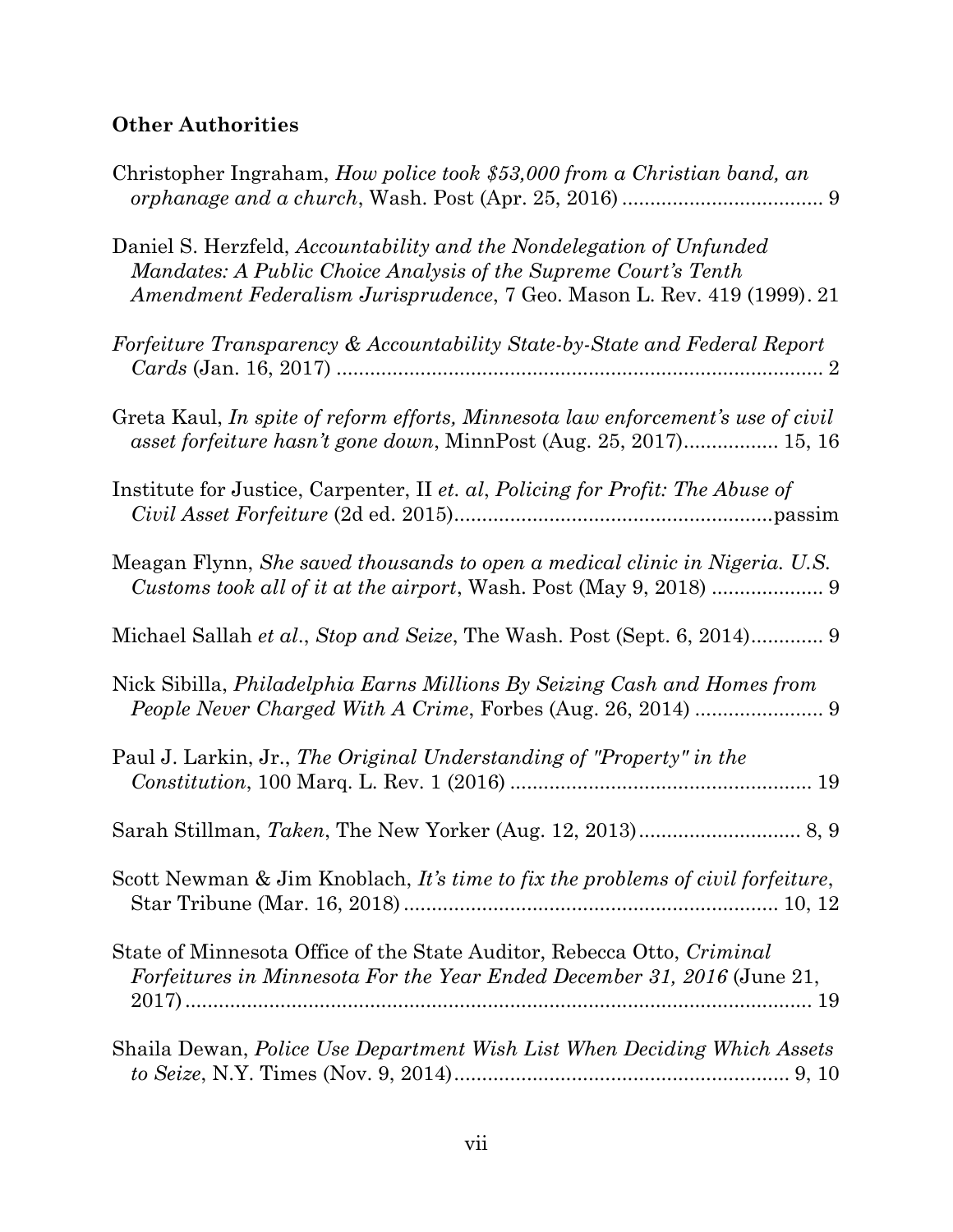| State Representative John Lesch, Rep. Lesch hosts victim of broken forfeiture |  |
|-------------------------------------------------------------------------------|--|
| <i>laws as guests at State of the State address, Press Release</i>            |  |
|                                                                               |  |
|                                                                               |  |
|                                                                               |  |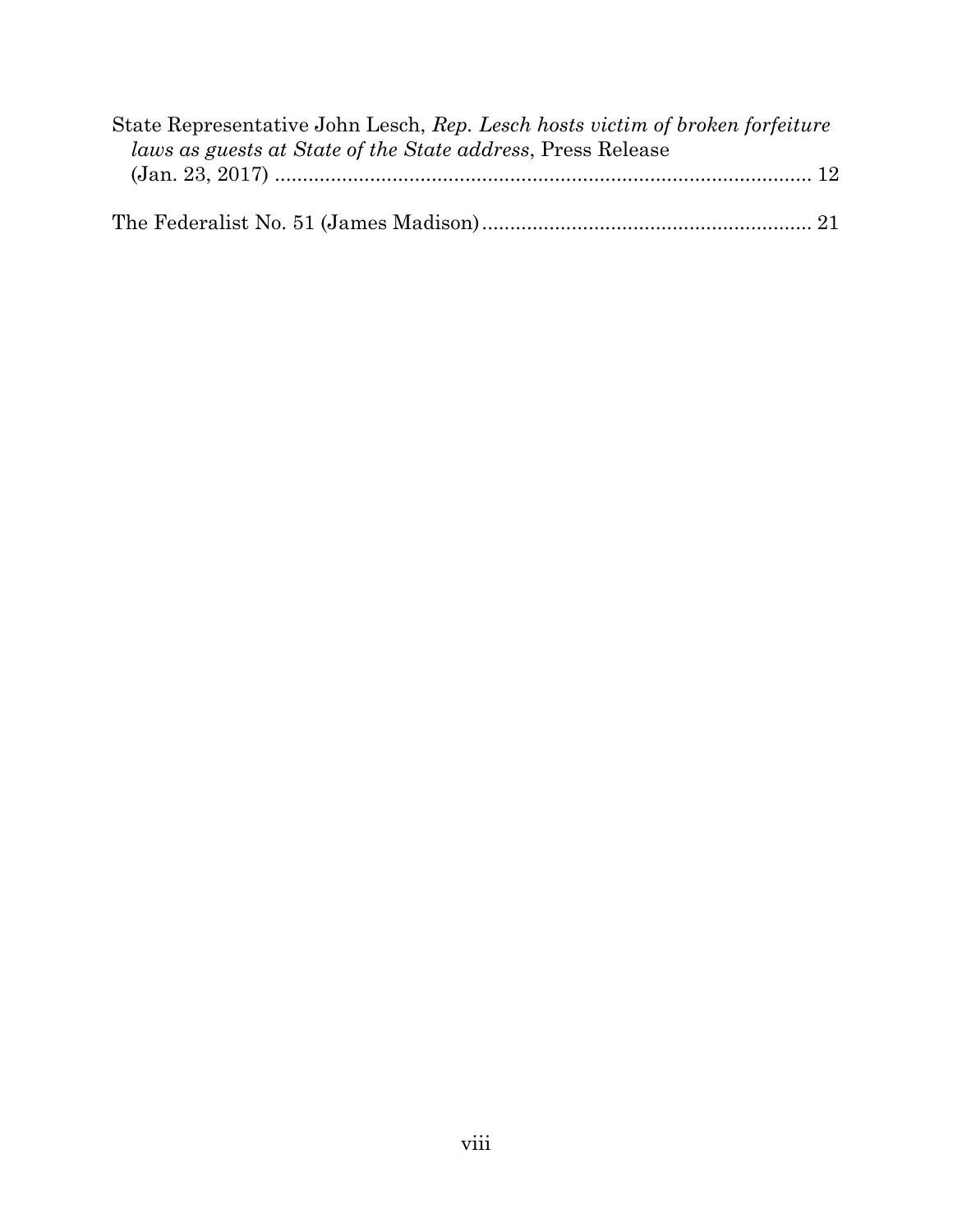#### **IDENTITY AND INTEREST OF** *AMICUS CURIAE***<sup>1</sup>**

The Institute for Justice ("IJ") is a nonprofit, public interest law firm that litigates against the government to uphold individual rights. IJ has offices in Minnesota and six other states. Over the past decade, IJ has become the nation's leading advocate for ending civil forfeiture. Whereas *criminal* forfeiture allows government to take property only from convicted criminals, *civil* forfeiture allows government to take property from people who have not even been charged with a crime (much less convicted). Using civil forfeiture, government can take citizens' money, vehicles, businesses, or even their homes.

IJ seeks to curtail civil forfeiture, and ultimately to replace it with criminal forfeiture. IJ frequently represents property owners in civil forfeiture proceedings. *E.g., State v. Timbs*, 84 N.E.3d 1179 (Ind. 2017), *cert. granted*, 138 S. Ct. 2650 (U.S. June 18, 2018) (No. 17-1091); *Kazazi v. U.S. Customs and Border Protection*, No. 1:18-MC51 (N.D. Ohio, filed May 31, 2018); *In re Seizure of Wells Fargo Bank Accounts*, No. MCR 16-061 (Cal. Super. Ct. filed Oct. 28, 2016). IJ also represents property owners filing constitutional challenges to civil forfeiture programs. *E.g., Harjo v. City of* 

<sup>&</sup>lt;sup>1</sup> The Institute for Justice certifies that this brief was not authored in whole or in part by counsel for either party to this appeal and that no other person or entity contributed monetarily towards its preparation or submission.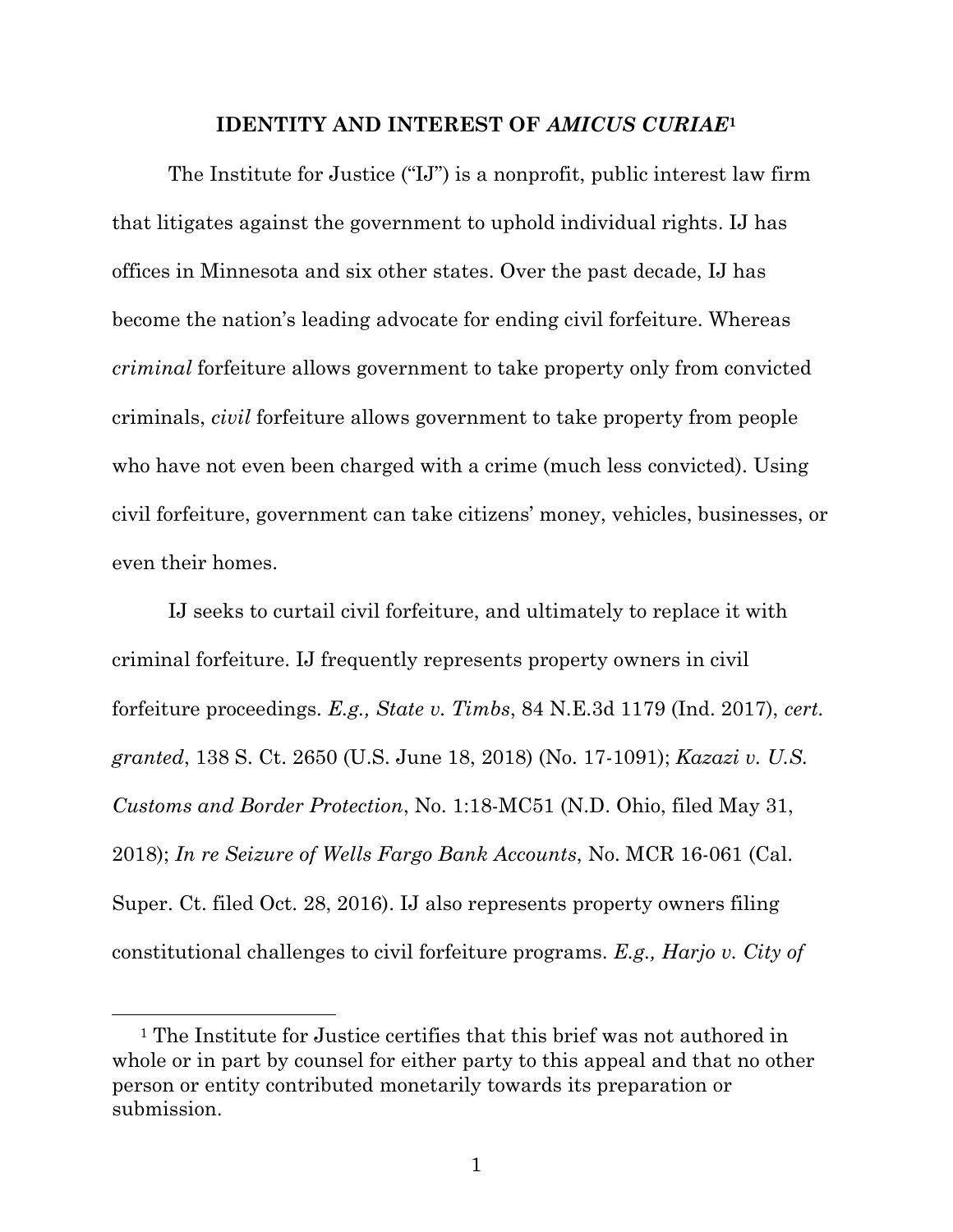*Albuquerque*, No. 16-cv-1113, 2018 WL 3621025 (D.N.M. July 28, 2018); *Sourovelis v. City of Philadelphia*, 103 F. Supp. 3d 694 (E.D. Pa. 2015). And IJ participates as amicus curiae in important forfeiture cases. *E.g.*, *United States v. James Daniel Good Real Prop.*, 510 U.S. 43 (1993); *Alvarez v. Smith*, 558 U.S. 87 (2009).

Beyond litigation, IJ publishes original research quantifying the problems posed by civil forfeiture. *E.g.*, Institute for Justice, Carpenter, II *et. al*, *Policing for Profit: The Abuse of Civil Asset Forfeiture* (2d ed. 2015);<sup>2</sup> *Forfeiture Transparency & Accountability State-by-State and Federal Report Cards* (Jan. 16, 2017). <sup>3</sup> IJ's research has been cited by courts, including by Justice Thomas in a recent opinion that raised serious questions about civil forfeiture's constitutionality. *See Leonard v. Texas*, 137 S. Ct. 847, 848 (2017) (Thomas, J., respecting the denial of certiorari).

Finally, IJ has lobbied legislators in Minnesota and other states to enact forfeiture reforms. IJ's efforts played an important role in New Mexico and Nebraska, where legislators ended civil forfeiture and enacted versions on IJ's model criminal forfeiture statute in 2015 and 2016.<sup>4</sup>

<sup>2</sup> Available at [https://iam.ij.org/2Pi8y3Z.](https://iam.ij.org/2Pi8y3Z)

<sup>3</sup> Available at [https://iam.ij.org/2waVcxL.](https://iam.ij.org/2waVcxL)

<sup>4</sup> IJ's model statute is available at [https://iam.ij.org/2MwD9fD.](https://iam.ij.org/2MwD9fD)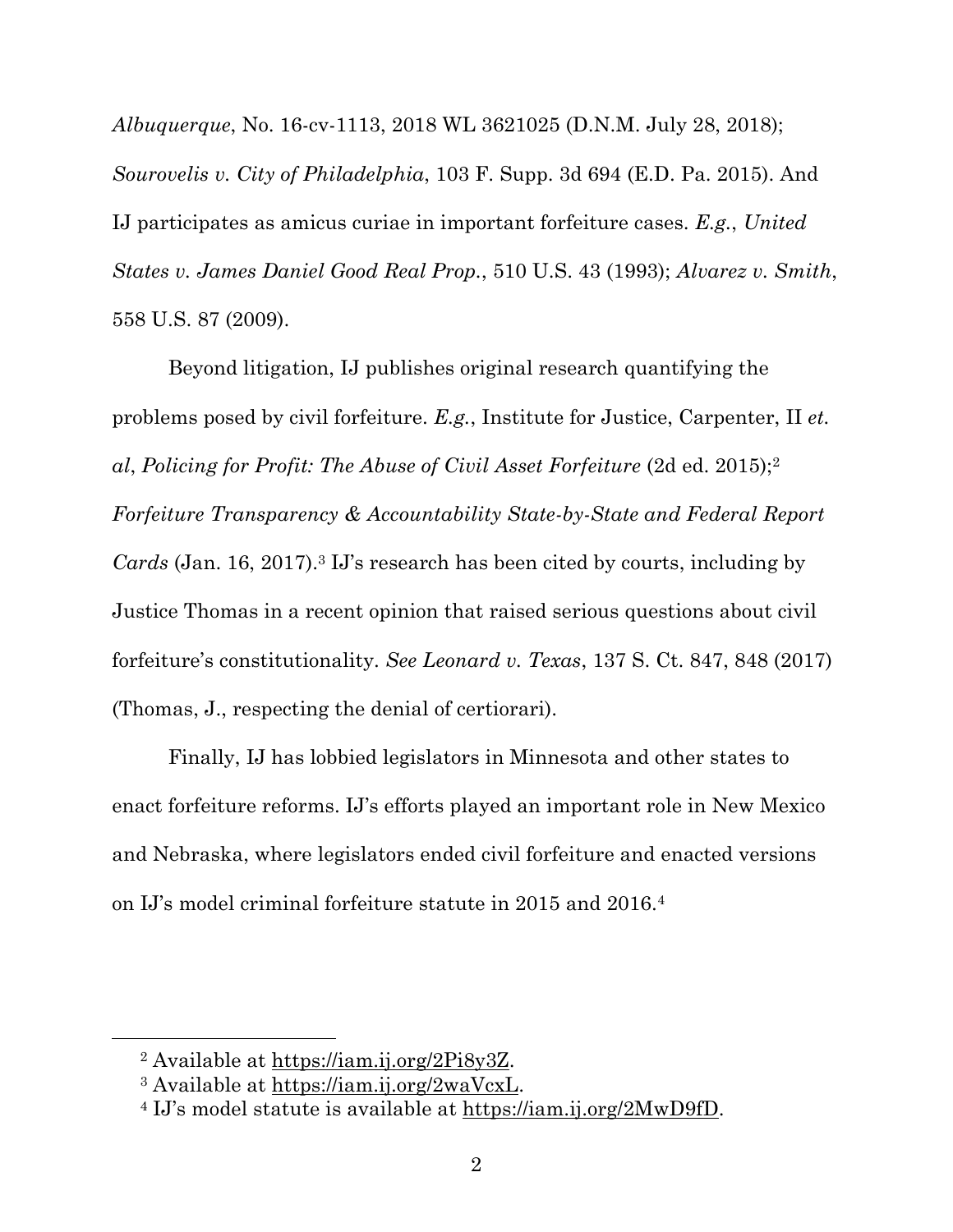Given its mission, IJ has a strong interest in this case. Indeed, IJ is currently litigating the precise issue raised by this case—whether due process requires a prompt post-seizure hearing—on behalf of a putative class of property owners in federal court. *See Serrano v. U.S. Customs and Border Protection*, No. 2:17-cv-00048 (W.D. Tex. filed Sept. 6, 2017). Moreover, IJ's expertise will be valuable to this Court in deciding this case.

#### **INTRODUCTION**

Ordinarily, when the government suspects someone of a crime, it must follow an elaborate set of procedures to prove guilt beyond a reasonable doubt. Only then can punishment be imposed. Using civil forfeiture, however, the government can disregard many (even most) of those procedures. The government can take property from people who are not even accused of a crime, simply because the property was allegedly *used* to commit an offense, and then the government can force the property owner to prove her innocence. Because civil forfeiture proceeds against property—rather than a person—governments argue the ordinary rules do not apply. Even worse, governments have discovered that they stand to reap direct financial benefits from civil forfeiture.

The problems with civil forfeiture abound. First, civil forfeiture places the burden on innocent owners to prove a negative: the absence of consent or knowledge of the suspect's alleged crime. Second, seizures lack proper judicial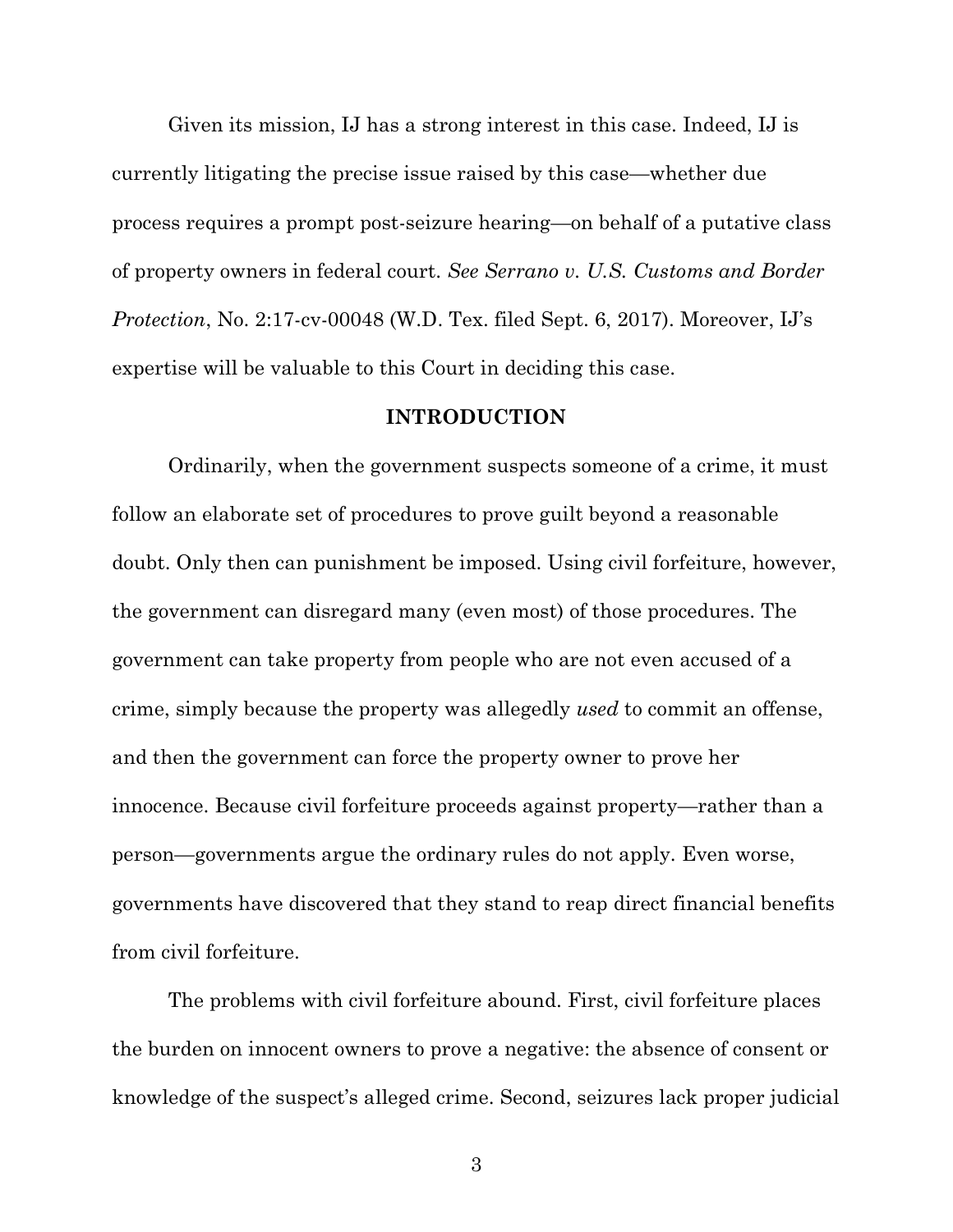oversight, in part because property owners are forced to wait months or years for their day in court (while government retains the seized property, giving rise to extraordinary pressure to settle). Third, the proceeds of civil forfeiture go to fund the very law enforcement agencies that seize and forfeit property. This creates a perfect storm of motive and opportunity, as law enforcement has both an incentive and the means to take property from innocent people. As a result, the use of civil forfeiture has risen dramatically. And, as detailed in this brief, there are endless examples of abusive and even shocking civil forfeiture cases.

Minnesota, unfortunately, is no exception. Its vehicle forfeiture laws create a large profit incentive for law enforcement, while, in practice, remaining hostile to the idea that innocent owners should be able to easily recover property seized based on someone else's actions. Innocent property owners are only afforded a hearing if they request one within 60 days of the seizure. If they fail to follow the state's procedure in this short time, their property is automatically forfeited through an administrative process overseen only by prosecutors. Even when an innocent owner does request a hearing, it is delayed until the end of the underlying criminal case—even where the owner's knowledge is irrelevant to the criminal prosecution. And when an innocent owner gets to court, few of the protections that are afforded in criminal cases apply. A property owner who is unable to afford an attorney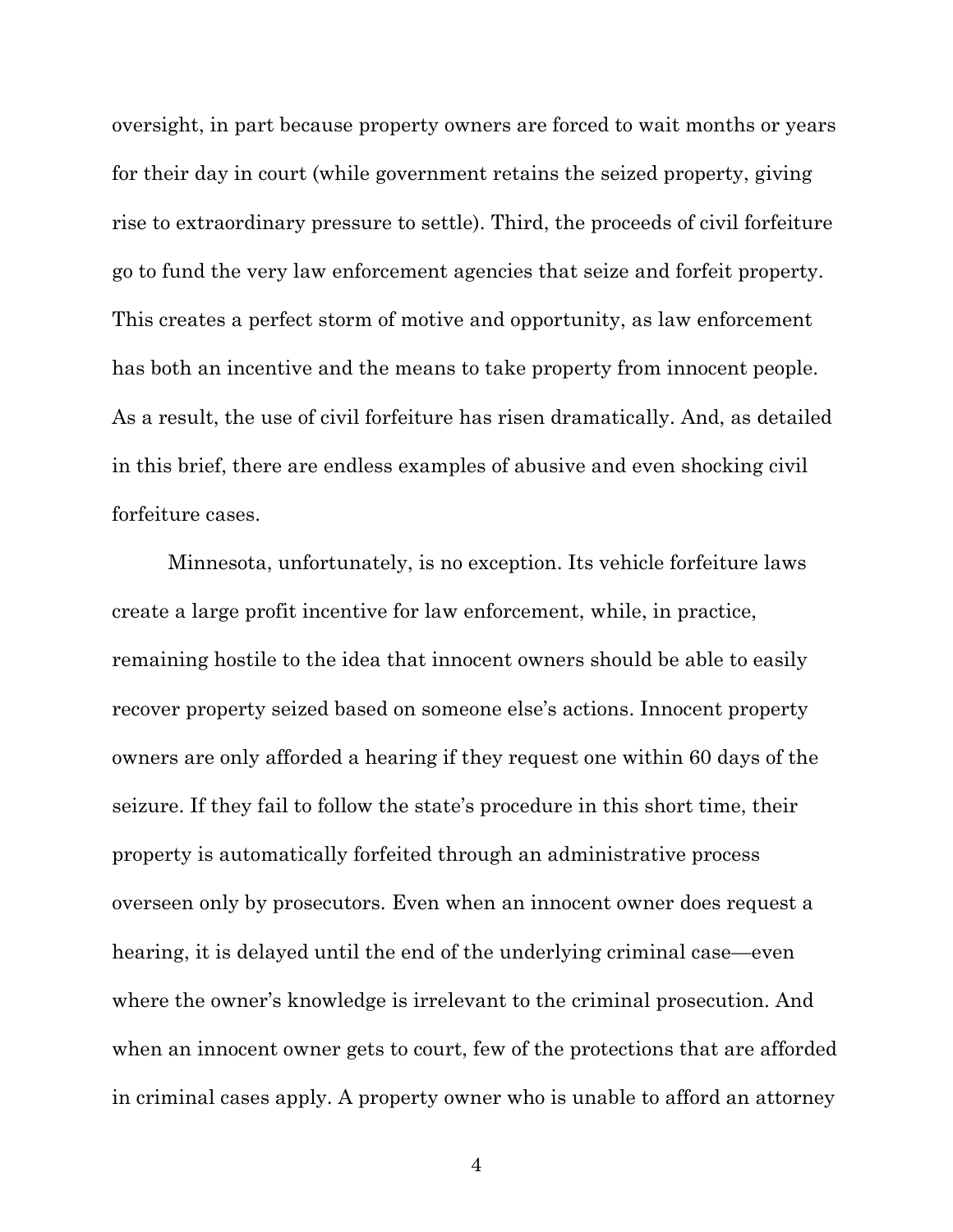will not be provided one. A property owner must respond to civil discovery, and her decision to remain silent can be used against her. Moreover, the burden of proof shifts from the government to the innocent owner, who must prove that she did not consent to or know that her property would be used to commit the alleged crime.

This case presents an important opportunity to address the problems posed by civil forfeiture. When government seeks to forfeit property, one of its most potent weapons is delay. Few can afford to go without their property for months or years—while paying an attorney all the while—even if they are innocent and would ultimately prevail in a forfeiture case. By holding seized property without a hearing, government creates extraordinary pressure for property owners to walk away without a fight. The decision below addressed precisely that concern when it held that government must provide a prompt post-seizure hearing.

Even more to the point, the decision below is compelled by precedent. Numerous courts hold that due process requires a prompt post-seizure hearing when the government seizes vehicles for civil forfeiture. *See infra* p. 22-23 (citing cases). And correctly so. When the government arrests a person, the government is required to provide a prompt post-arrest hearing. *See County of Riverside v. McLaughlin*, 500 U.S. 44 (1991). And the Supreme Court has held that the government must provide a hearing *before* it can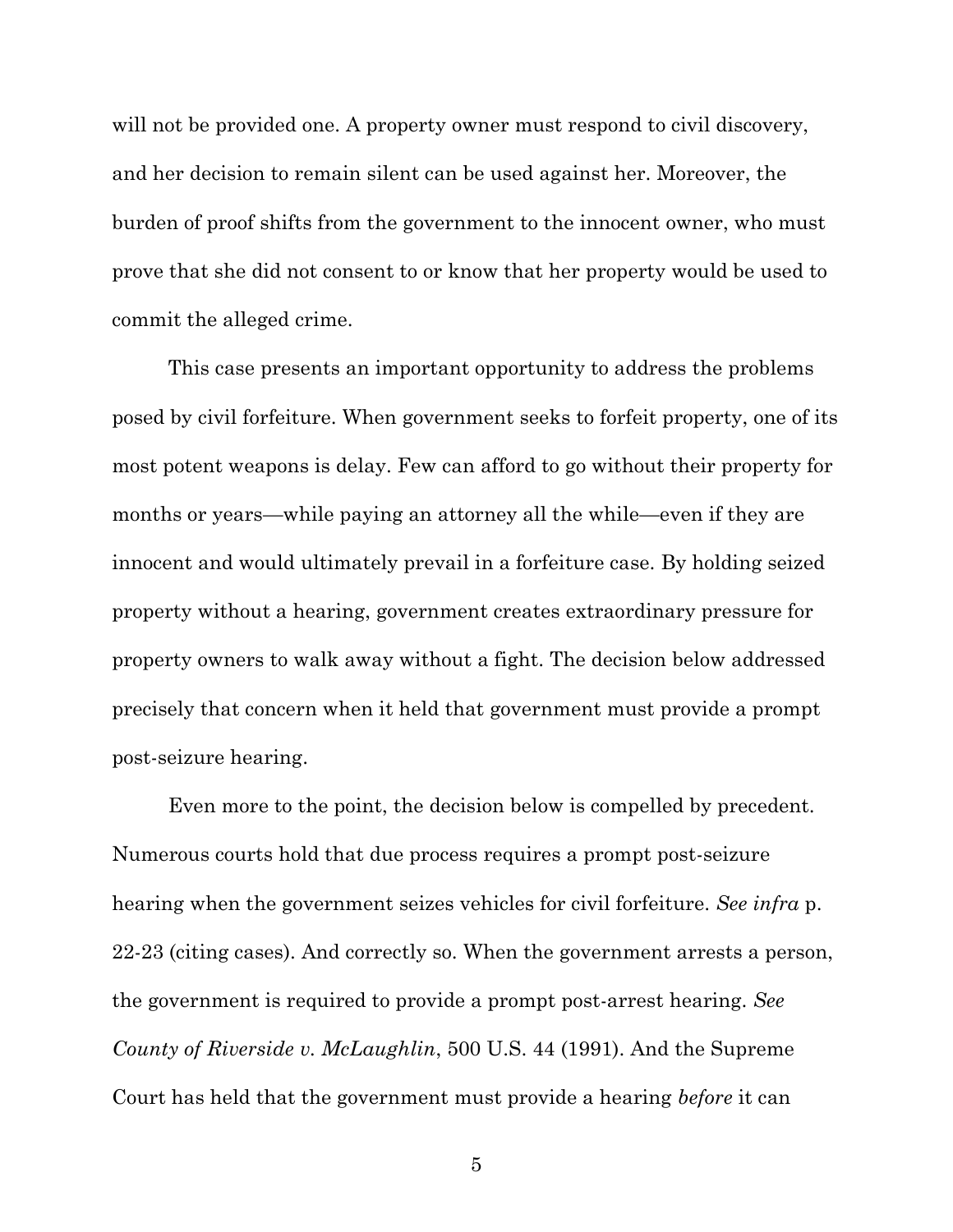seize a home or other real property. *See United States v. James Daniel Good*, 510 U.S. 43 (1993). It would be odd, given those precedents, if the government could seize vehicles and hold them for months or years with no hearing at all. Because that is exactly what Minnesota forfeiture laws allow, the court below properly found those laws unconstitutional.

#### **BACKGROUND**

## **A. The Rise Of Civil Forfeiture Has Been Fueled By Financial Incentives.**

The origins of civil forfeiture can be traced to 17th Century English maritime laws. *See* Institute for Justice, Carpenter *et al.*, *Policing for Profit: The Abuse of Civil Asset Forfeiture*, 10 (2d ed. 2015) ("*Policing for Profit*"); *see also Austin v. United States*, 509 U.S. 602, 612-13 (1993). From those obscure and humble beginnings, civil forfeiture has grown into a pervasive feature of our legal landscape, with state and federal governments forfeiting billions of dollars annually. *See Policing for Profit* at 5.

The remarkable rise of civil forfeiture has been driven by economic incentives. In 1984, Congress first allowed law enforcement agencies to profit directly from civil forfeitures: Congress created the federal Assets Forfeiture Fund and directed the Attorney General to deposit all net forfeiture proceeds into the Fund for use by the Department of Justice and other federal law enforcement agencies. *See* Comprehensive Crime Control Act of 1984, Pub. L.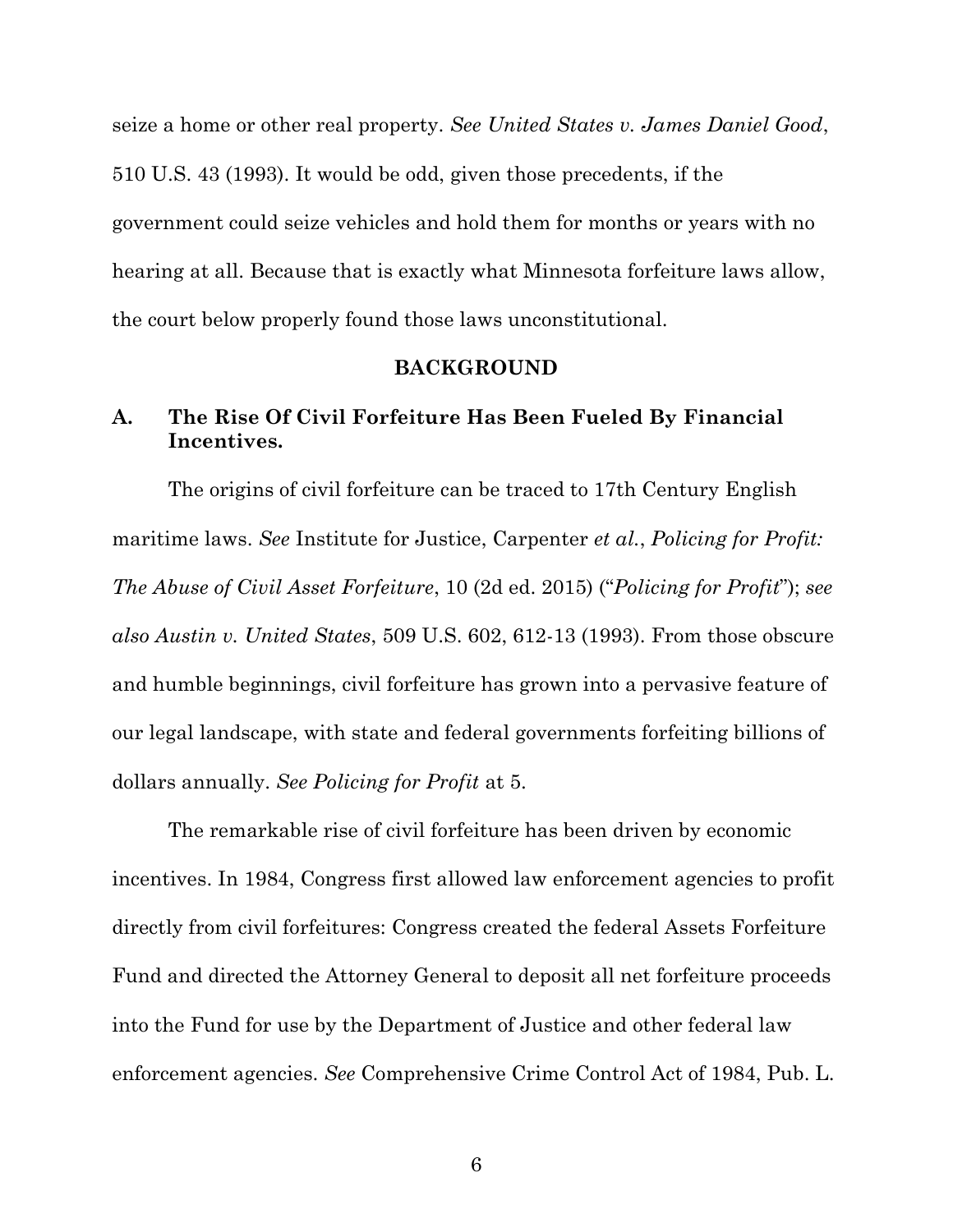No. 98-473, 98 Stat. 1837. The 1984 statute limited how law enforcement could use forfeited funds, but subsequent amendments relaxed those restrictions. *E.g.*, 28 U.S.C. § 524(c)(1)(F)(i) (allowing use of Fund to buy or lease vessels, vehicles, or aircraft); *id.* § 524(c)(1)(I) (allowing use of Fund for overtime salaries, travel, fuel, training, and equipment). The introduction of this profit incentive has fueled an extraordinary increase in the use of civil forfeiture, as annual deposits in the federal Assets Forfeiture Fund have grown from \$93.7 million in 1986 to \$4.5 *billion* in 2014. *Policing for Profit* at 5.

As civil forfeiture has grown, it has come unmoored from its historical justification. *E.g., Leonard v. Texas*, 137 S. Ct. 847, 849 (2017) (Thomas, J., respecting the denial of certiorari) ("I am skeptical that this historical practice is capable of sustaining, as a constitutional matter, the contours of modern practice . . . ."). When civil forfeiture was used against pirates, smugglers, and others who committed crimes on the high seas, the *in rem*  nature of the proceeding was justified because the ship's owner might well be on the other side of the ocean—and thus outside the jurisdiction of the court. But that rationale does not apply to modern civil forfeiture cases, where law enforcement normally gains personal jurisdiction over the suspected criminal. Today, civil forfeiture has grown into what amounts to a shadow criminal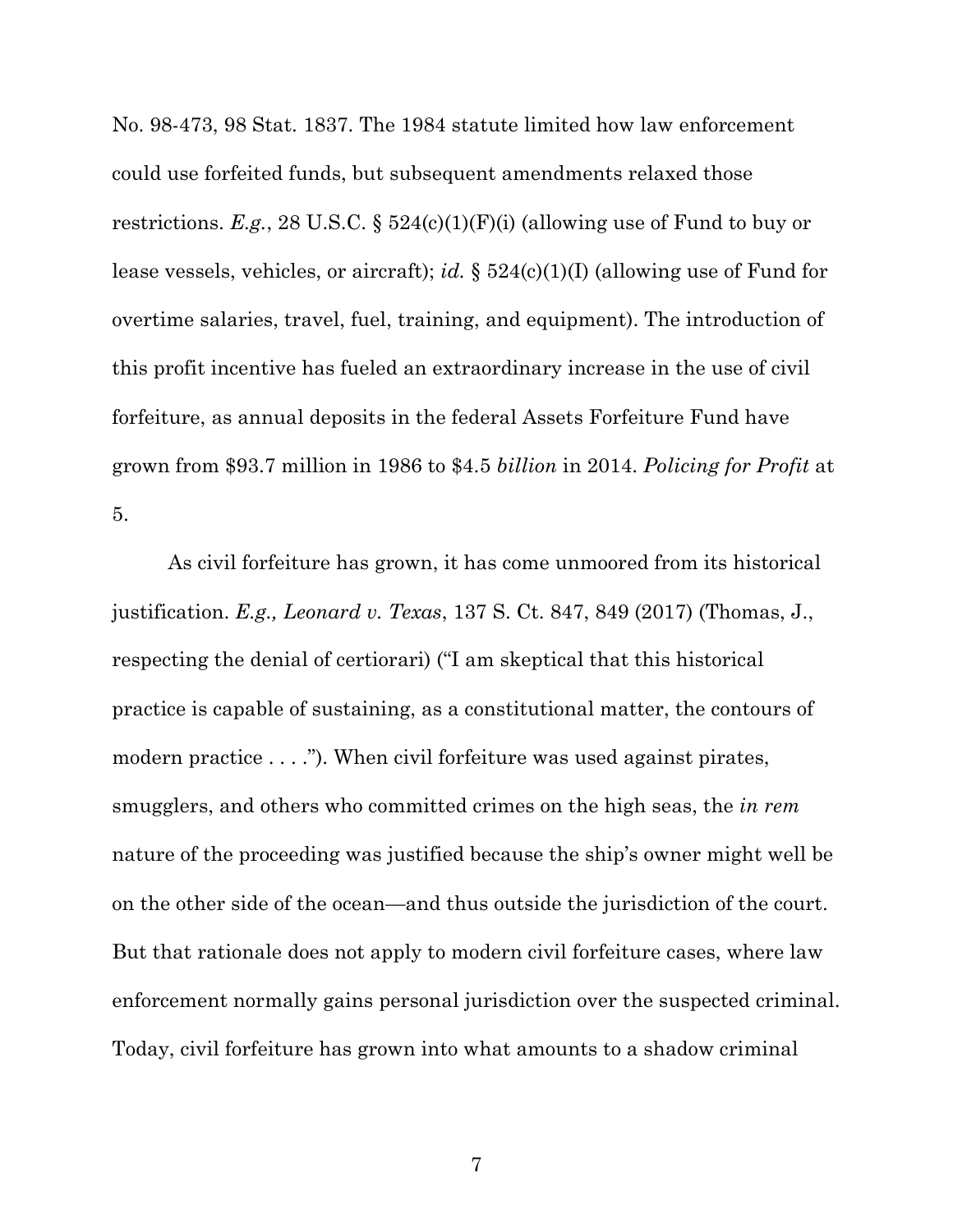justice system, allowing government to punish thousands of alleged criminals without having to convict anyone of a crime.

### **B. Financial Incentives, Paired With Lax Protections For Innocent Owners, Have Created An Urgent Need For Reform.**

News reports are riddled with accounts of property being seized from innocent owners. Take Tyson Morrow, who was pulled over on his way to Dallas for "driving too close to the white line." *See* Sarah Stillman, *Taken*, The New Yorker (Aug. 12, 2013).<sup>5</sup> The arresting officers jailed Morrow overnight, impounded his car, and seized the \$3,900 in cash that he had in his car for dental work. *Id*. Morrow pleaded with officers to confirm the recent withdrawal with his bank, but they refused. *Id.* Morrow's release from jail was conditioned on his signing a waiver allowing the police department to keep his property. *Id.* No contraband was found in Morrow's car and he was never charged with a crime, yet the police department was able to keep his car, his belongings, and his life savings. *Id*.

Tyson Morrow's story is hardly unique. Police in Philadelphia sought to forfeit the family home of Markela and Chris Sourovelis because their son allegedly dealt \$40 of drugs on the premises. *See* Nick Sibilla, *Philadelphia Earns Millions By Seizing Cash and Homes from People Never Charged With* 

<sup>5</sup> Available at [https://bit.ly/2z8xsuP.](https://bit.ly/2z8xsuP)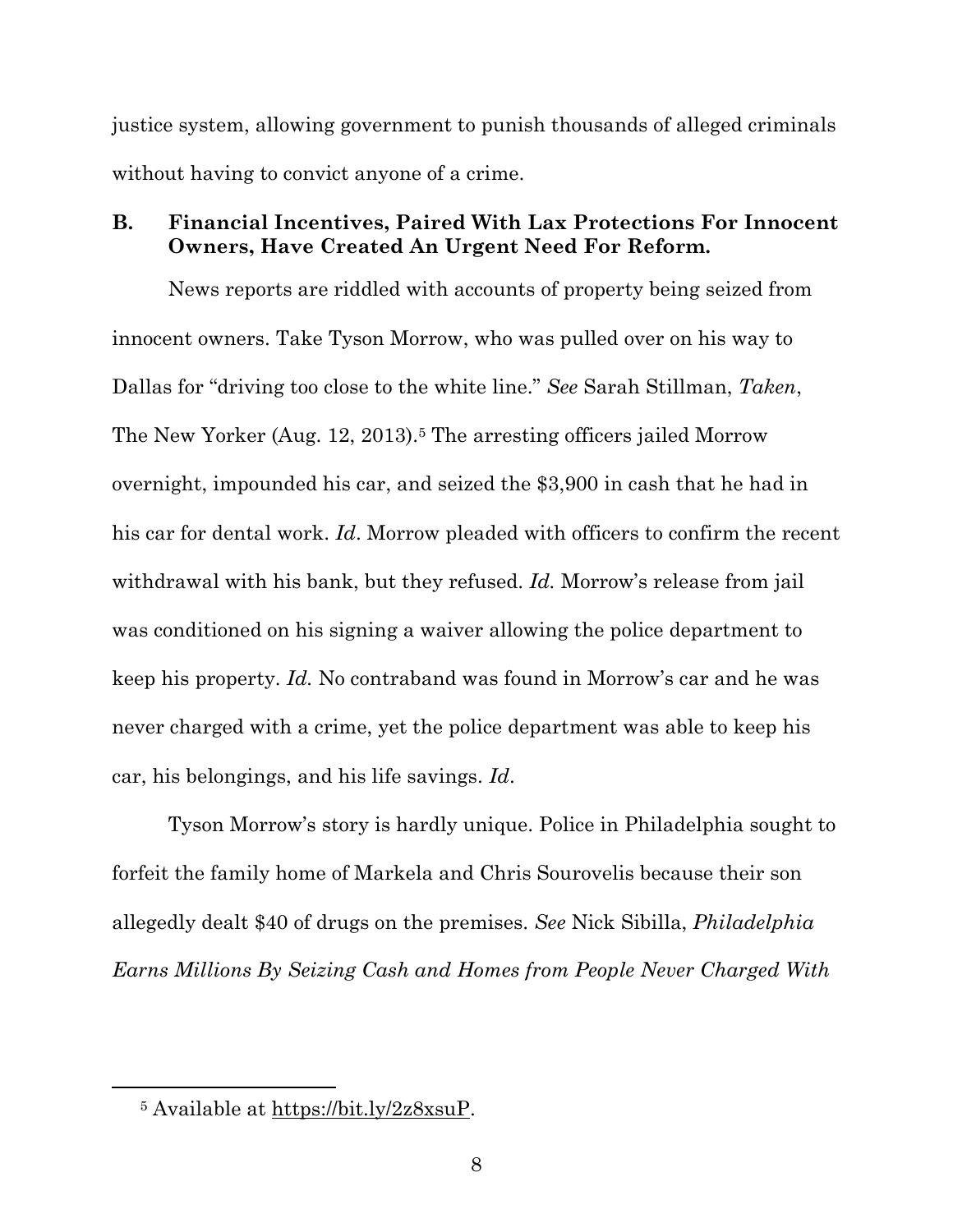*A Crime*, Forbes (Aug. 26, 2014).<sup>6</sup> Customs and Border Protection took \$41,000—the life savings of a nurse— that was intended to be used to open a medical clinic in Nigeria. *See* Meagan Flynn, *She saved thousands to open a medical clinic in Nigeria. U.S. Customs took all of it at the airport*, Wash.

Post (May 9, 2018).<sup>7</sup> And police in Oklahoma seized \$53,000 from the tour manager for a Christian band—money that was intended for an orphanage in Thailand. *See* Christopher Ingraham, *How police took \$53,000 from a Christian band, an orphanage and a church*, Wash. Post (Apr. 25, 2016).<sup>8</sup> It seems that "a system that proved successful at wringing profits from drug cartels and white-collar fraudsters has also given rise to corruption and violations of civil liberties." Stillman, *supra* p. 8.

The perverse profit incentive associated with civil forfeiture has led law enforcement agencies to "compete[] to see who can seize the most cash and contraband." Michael Sallah *et al*., *Stop and Seize*, The Wash. Post (Sept. 6, 2014).<sup>9</sup> Government attorneys in New Mexico were caught on tape referring to forfeited property as "little goodies," and a government attorney in New Jersey admitted that flat screen televisions "are very popular with the police departments." Shaila Dewan, *Police Use Department Wish List When* 

<sup>6</sup> Available at [https://bit.ly/2vQCnAT.](https://bit.ly/2vQCnAT)

<sup>7</sup> Available at [https://wapo.st/2wbaqTv.](https://wapo.st/2wbaqTv)

<sup>8</sup> Available at [https://wapo.st/2MVVZKn.](https://wapo.st/2MVVZKn)

<sup>9</sup> Available at [https://wapo.st/2nKUrrq.](https://wapo.st/2nKUrrq)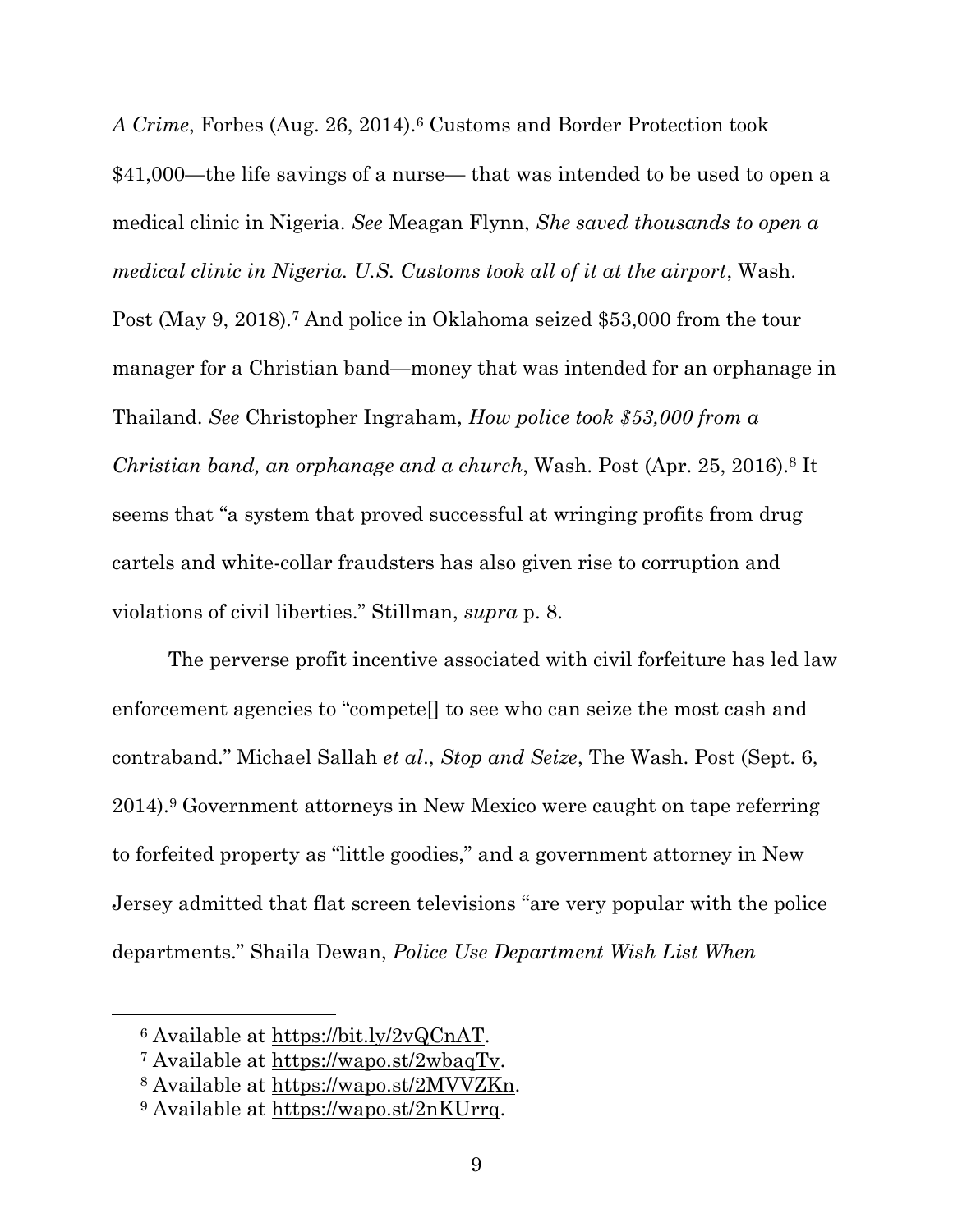*Deciding Which Assets to Seize*, N.Y. Times (Nov. 9, 2014).<sup>10</sup> The same New Jersey attorney admitted that he is more likely to pursue forfeiture if the property would be useful to law enforcement: "If you want the car, and you really want to put it in your fleet, let me know—I'll fight for it." *Id.*

Stories like these have generated bipartisan support for reform. Conservative organizations such as Americans for Tax Reform and Freedom Works, have joined with liberal organizations such as the American Civil Liberties Union and the Justice Action Network to push for reform. *See* Scott Newman & Jim Knoblach, *It's time to fix the problems of civil forfeiture*, Star Tribune (Mar. 16, 2018).<sup>11</sup>

Courts are also increasingly aware of the need to address the civil forfeiture laws. Numerous decisions hold that forfeiture is "disfavored." *See, e.g.*, *Riley v. 1987 Station Wagon*, 650 N.W.2d 441, 443 (Minn. 2002). A federal court recently held that allowing law enforcement to retain forfeiture proceeds unconstitutionally distorts "officials' judgment" because "the more revenues they raise, the more revenues they can spend. *Harjo v. City of Albuquerque*, No. 16-cv-1113, 2018 WL 3621025, \*1 (D.N.M. July 28, 2018) (citing *Marshall v. Jerrico, Inc.*, 446 U.S. 238, 251 (1980)). Elsewhere, courts have allowed similar challenges to survive a motion to dismiss. *See Platt v.* 

<sup>10</sup> Available at [https://nyti.ms/2Bkntb6.](https://nyti.ms/2Bkntb6)

<sup>11</sup> Available at [http://strib.mn/2nJfLxF.](http://strib.mn/2nJfLxF)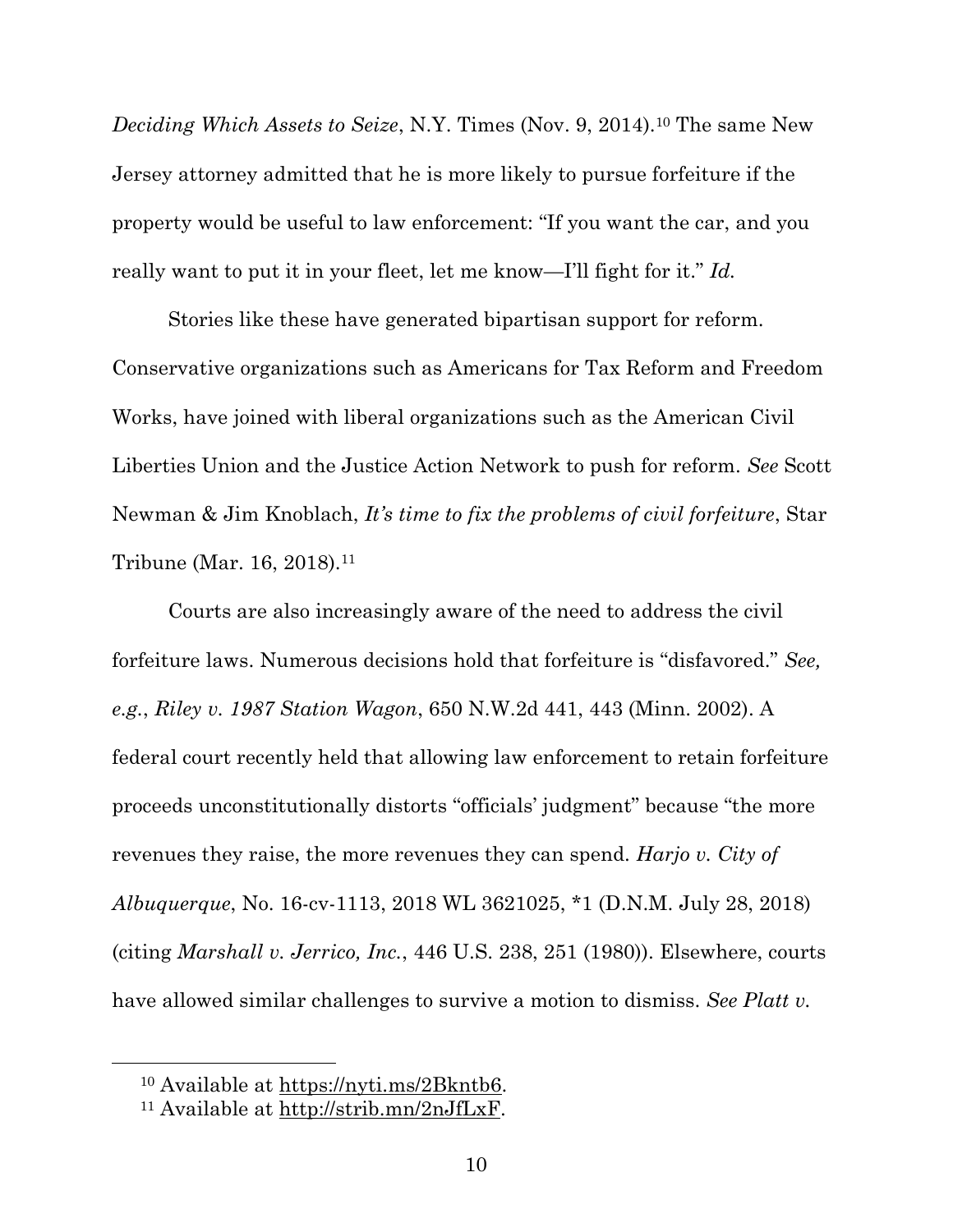*Moore*, No. 16-cv-08262, 2018 WL 2058136, \*12 (D. Ariz. Mar. 15, 2018); *Sourovelis v. City of Philadelphia*, 103 F. Supp. 3d 694, 709 (E.D. Pa. 2015). And in the upcoming term, the Supreme Court will address civil forfeiture in *State v. Timbs*, 84 N.E.3d 1179 (Ind. 2017), *cert. granted*, 138 S. Ct. 2650 (U.S. June 18, 2018) (No. 17-1091), where the question presented is whether the Eighth Amendment protects against a state's use of civil forfeiture to impose a grossly disproportionate punishment in response to a fairly minor crime.

### **C. In Minnesota, As Elsewhere, Law Enforcement Benefits Financially From Civil Forfeiture.**

Following the lead of the federal government, states have amended their civil forfeiture laws to give law enforcement agencies a direct share of forfeiture proceeds. In 2001, Minnesota added a profit incentive to its vehicle forfeiture laws, allowing law enforcement agencies to retain 70% of the proceeds from vehicle forfeitures. *See* 2001 Minn. Sess. Law Serv. 1st Sp. Sess., Ch. 8 (S.F. 7) (June 30, 2000). Predictably, the amount of property forfeited increased from \$1,448,462 in 2000 to \$5,367,197 in 2010. *Policing for Profit* at 92*.*

A closer look at the data reveals that civil forfeiture is not being reserved—as proponents argue—to recover vast sums of money from people engaged in serious crimes. For example, in 2012, the median value of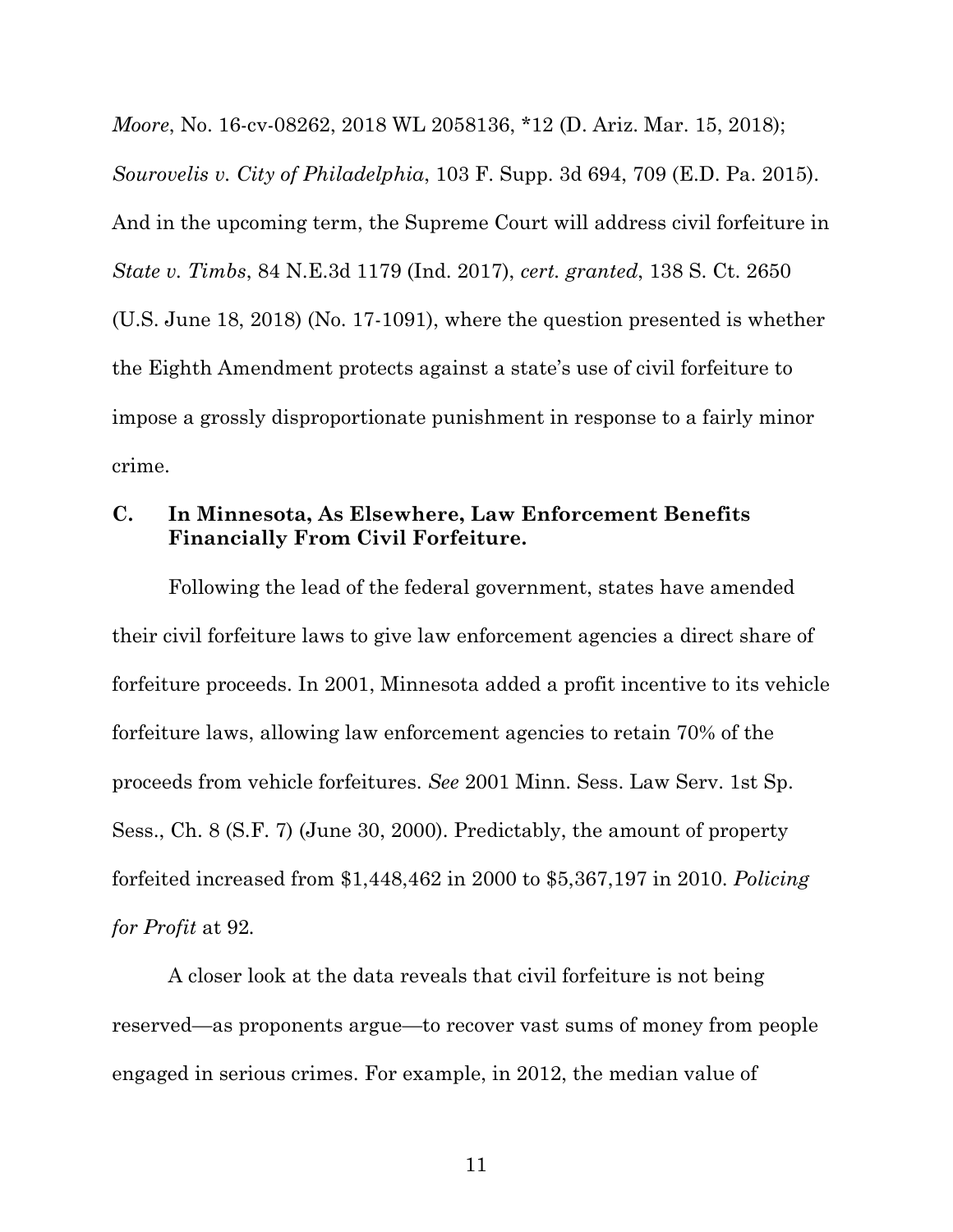property seized in Minnesota was only \$451. *Policing for Profit* at 12 n.29. And from 2003–2010, the average value of property forfeited in Minnesota hovered around \$1,000. *Id*.

Minnesota, too, has generated stories of wrongful seizures. In 2016, Stephany Walker's vehicle was seized while being driven by her thenboyfriend. Newman & Knoblach, *supra* p. 10. Neither Stephany nor her soon ex-boyfriend were charged with a crime. *Id.* Still, law enforcement kept Stephany's car, and the cost of taking cabs to work forced the single mother to the brink of homelessness. *Id*. Stephany's rent money was also in her car when it was seized, so the government took that too. State Representative John Lesch, *Rep. Lesch hosts victim of broken forfeiture laws as guests at State of the State address*, Press Release (Jan. 23, 2017).<sup>12</sup> Six months after the seizure, a Ramsey County judge demanded that Stephany's car and money be returned, but state patrol refused to release Stephany's car until she paid towing fees and storage costs. *Id*.

## **D. Minnesota Law Provides Scant Protections For Innocent Property Owners.**

Minnesota's civil forfeiture laws—like forfeiture laws elsewhere provide scant protections for innocent owners. Notably, in detailing this statutory scheme, it is important to distinguish between *seizure* and

<sup>12</sup> Available at [https://bit.ly/2nLxHYB.](https://bit.ly/2nLxHYB)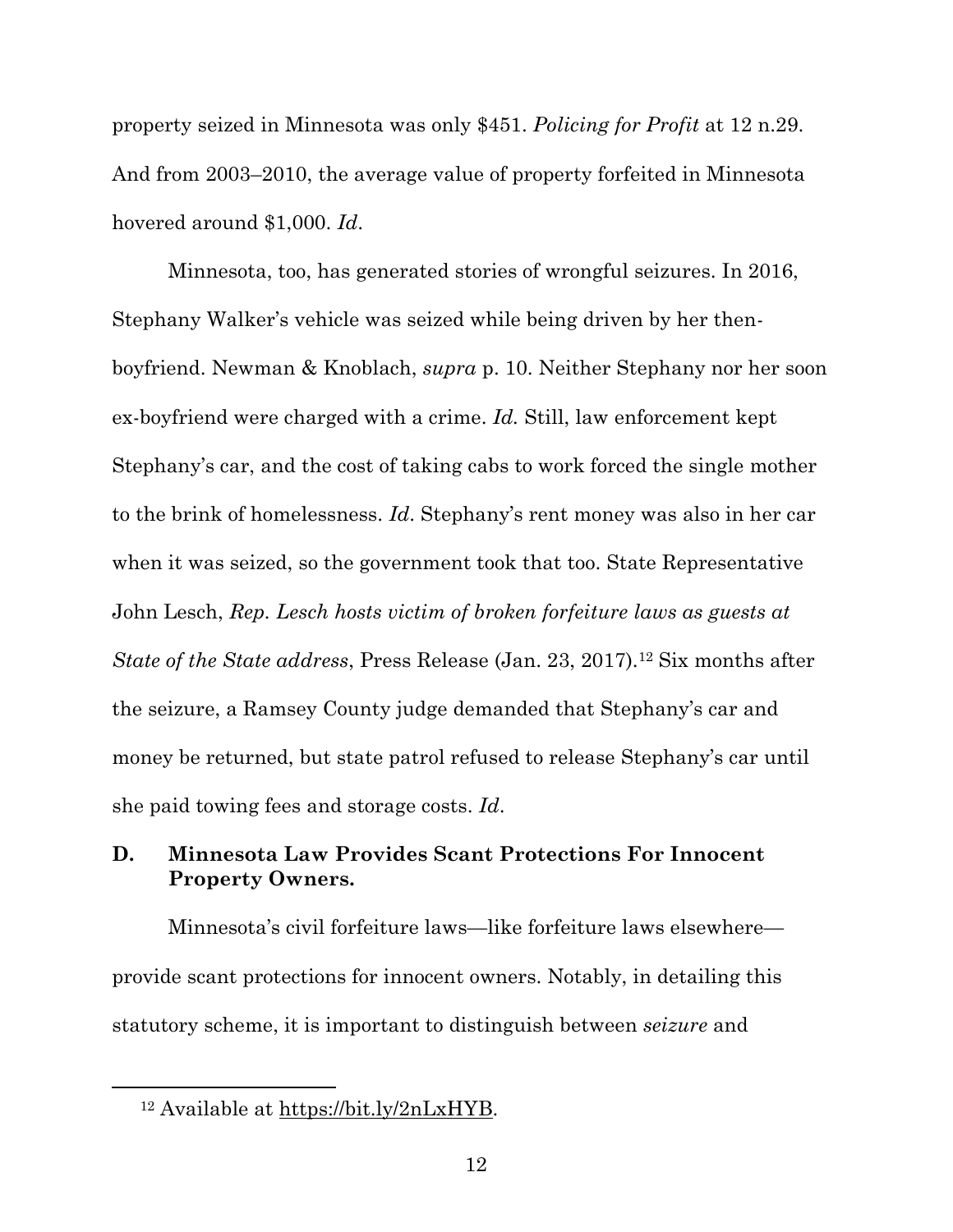*forfeiture*. Seizure occurs when law enforcement takes initial possession of the property, while forfeiture occurs when the government permanently extinguishes the property owner's rights. Minnesota provides scant protection at both stages of the process.

When a driver in Minnesota is arrested on suspicion of committing a designated offense,  $^{13}$  the arresting agency may, as a matter of course, seize the vehicle being driven. Minn. Stat. § 169A.63, subd. 6. This is true regardless of the vehicle's ownership. *Id.* Shockingly, upon seizure, title in the vehicle is presumed to transfer to the seizing agency. Minn. Stat. § 169A.63, subd. 3 ("All right, title, and interest in a vehicle subject to forfeiture under this sections vests in the appropriate agency upon commission of the conduct resulting in the designated offense or designated license revocation giving rise to the forfeiture."). The government, therefore, obtains title to the property based only on *suspicion* that the property was used in a crime.

The seizing agency has 60 days to notify the vehicle owner if it plans to seek forfeiture. Minn. Stat. § 169A.63, subd. 8. To contest the forfeiture, an owner—either the suspect or the innocent-owner claimant—must make a demand for judicial determination within 60 days of receiving notice from the

<sup>13</sup> Designated offenses are defined in Minn. Stat. § 169.63 subd. 1(e).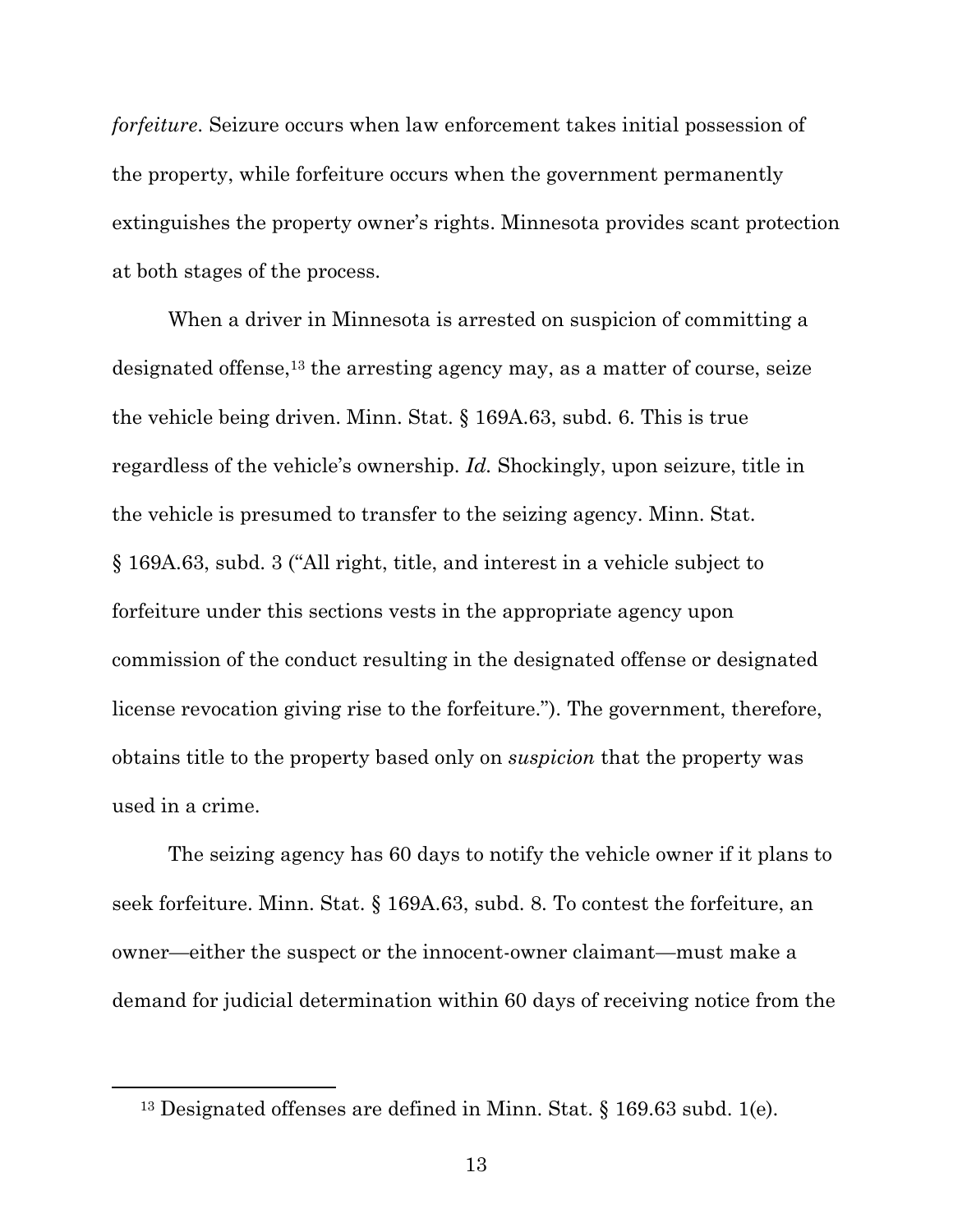seizing agency. *Id*. subd. 8(e). This is the most critical step in this process. A failure to timely request a judicial determination results in automatic, administrative forfeiture—regardless of whether the driver is convicted or even charged with a crime. *Id.* subd. 8(c)(3).<sup>14</sup>

To demand a judicial determination, a property owner must file a fullblown civil lawsuit against her own property. Minn. Stat. § 169A.63, subd. 8. This means a property owner must hire an attorney, file a complaint, and pay court filings fees to have any chance of seeing her vehicle again. *Id*.

Even where an owner takes all the necessary steps, the owner will be afforded a hearing only after the end of the related criminal case. Minn. Stat. § 169A.63, subd. 9(d). Stated otherwise, there is no provision for or guarantee of a prompt post-seizure hearing under Minnesota law. An innocent owner must wait months or possibly years for the underlying criminal prosecution to conclude before she can contest the forfeiture. An owner who would like to possess her vehicle during the criminal proceedings can post a bond for the full amount of the vehicle and take possession "if a disabling device is

<sup>14</sup> Where an owner fails to demand a judicial determination an administrative forfeiture takes place as long as the seizing agency has: (1) properly notified the driver of the seizure; (2) properly notified the owner of the seizure; and (3) has probable cause to seize the vehicle, *id*. subd. 10(e). One might assume that a judge should determine if probable cause existed to seize the vehicle. Instead, it is the prosecuting authority—which itself stands to gain from the seizure—that reviews the law enforcement agency's compliance with these steps.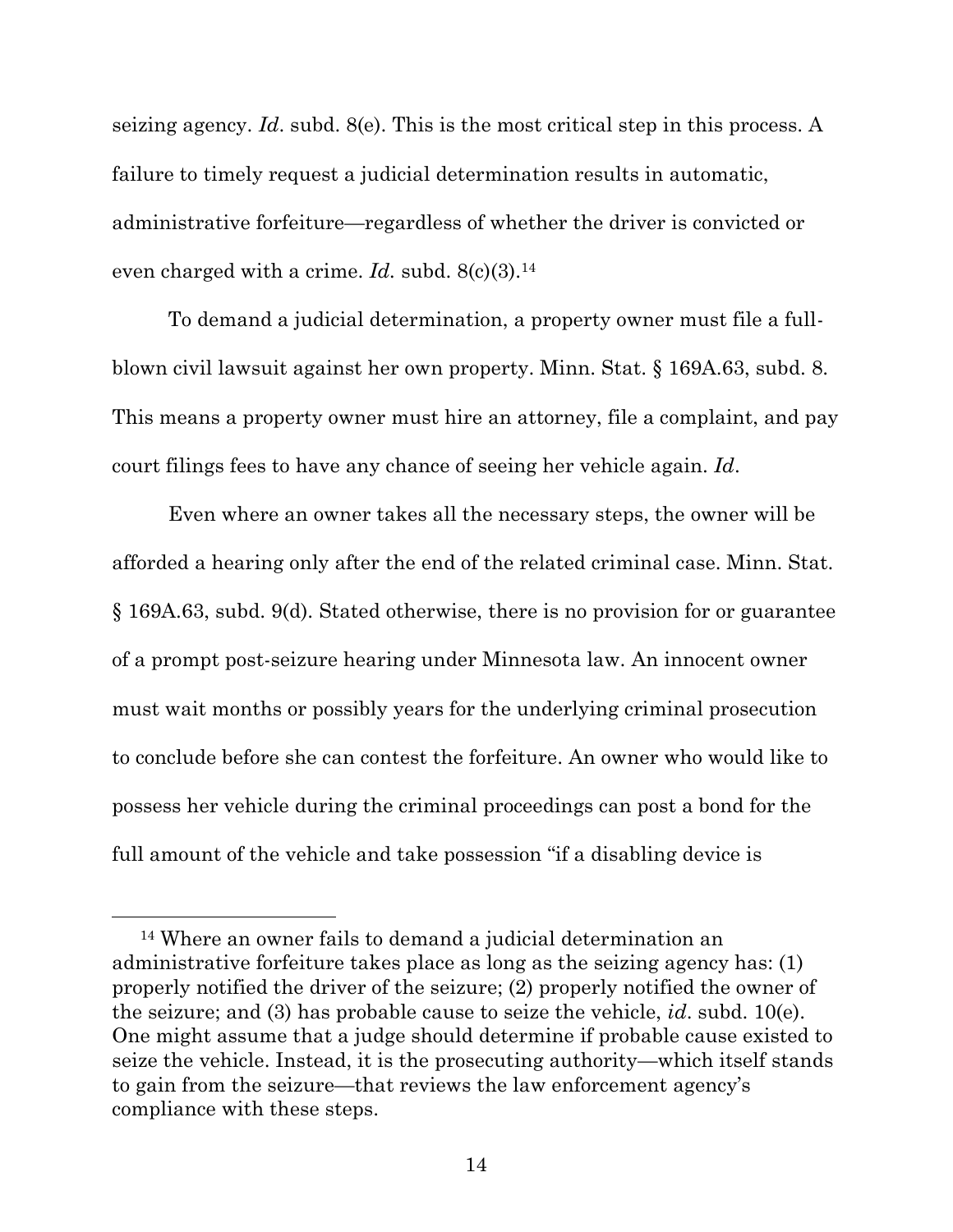attached to the vehicle," *id.* subd. 4, but there is no provision for a hearing where the owner could seek possession on less onerous terms.

When a hearing is finally provided, the law enforcement agency is not required to prove that the property owner is guilty of an offense. Instead, the innocent owner bears the heavy burden of proving that she did not consent to or have actual or constructive knowledge that the vehicle would be used to commit a crime. Minn. Stat. § 169A.63, subd. 7(d).

Finally, after a vehicle has been forfeited, the law enforcement agency can sell it or keep it for official use. Minn. Stat. § 169A.63 subd. 10. If it is sold, 70% of the proceeds are retained by the law enforcement agency and the remaining 30% is remitted to the prosecuting authority. *Id*.

Although Minnesota enacted some modest civil forfeiture reforms in 2010 and 2014, these amendments have failed to change the landscape. *See* 2010 Minn. Sess. Law Serv. Ch. 391 (S.F. 2634) (May 27, 2010); 2014 Minn. Sess. Law. Serv. Ch. 201 (S.F. 874) (May 6, 2014).<sup>15</sup> The number of annual civil forfeitures in Minnesota has remained steady; law enforcement agencies averaged around 6,000 forfeitures annually between 2011 and 2015, and that number increased to over 7,000 in 2016. Greta Kaul, *In spite of reform efforts,* 

<sup>&</sup>lt;sup>15</sup> More comprehensive reforms have been proposed, but they have repeatedly died in the House of Representatives Public Safety and Security Policy and Finance Committee. *E.g.*, HF 3725 (2017–18); SF 3419 (2017–18).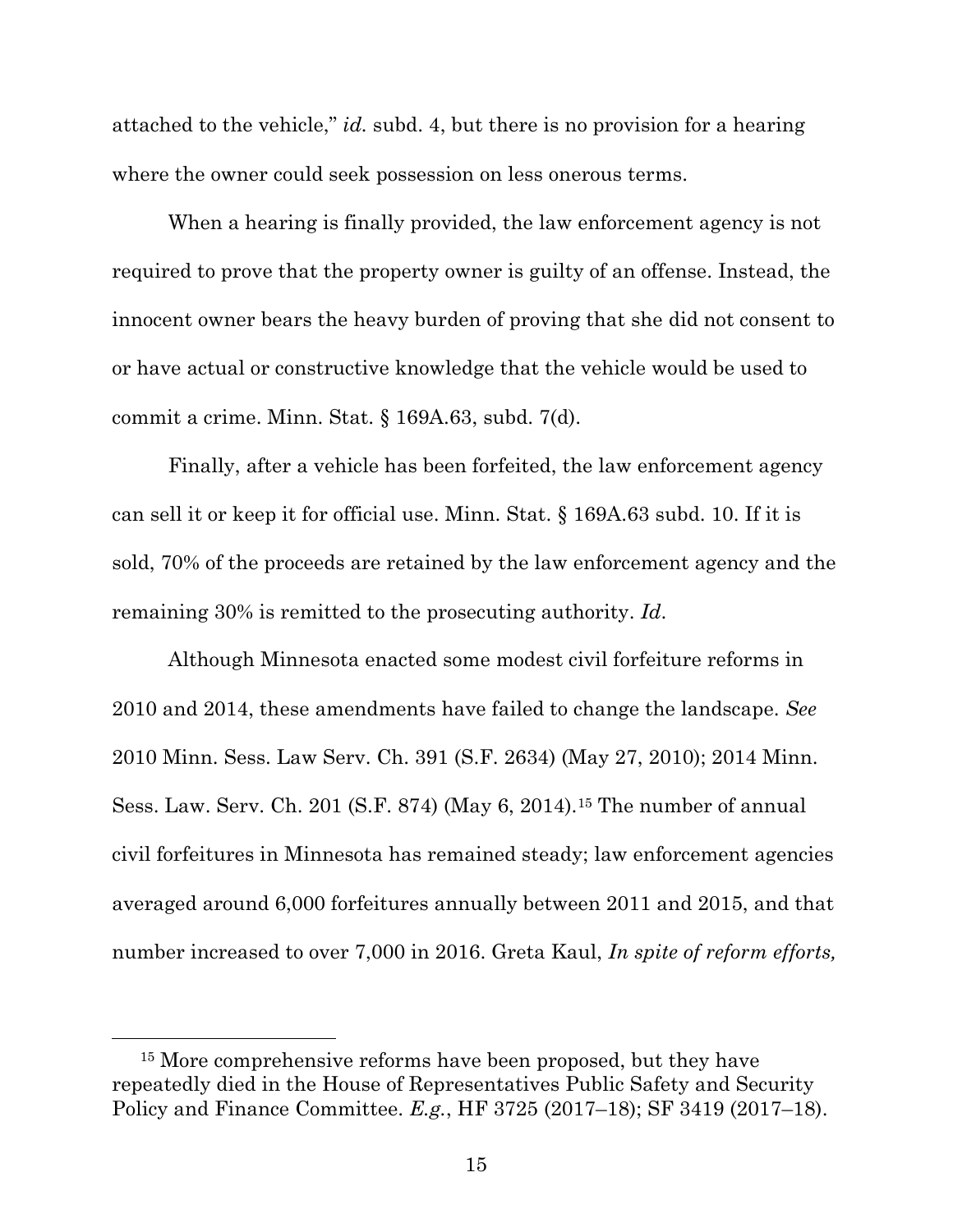*Minnesota law enforcement's use of civil asset forfeiture hasn't gone down*, MinnPost (Aug. 25, 2017).<sup>16</sup>

#### **SUMMARY OF ARGUMENT**

The question presented by this case is whether law enforcement can seize a vehicle for civil forfeiture and hold it for months or years without providing any kind of hearing. In short, it cannot. Courts have repeatedly found that due process requires a prompt post-seizure hearing, and this Court should find the same.

**Part I** of this brief addresses civil forfeiture generally, presenting two arguments in favor of providing greater protection for innocent property owners. First, civil forfeiture wrongly presumes that government can evade the usual rules of criminal procedure so long as it proceeds against property. In fact, the right to hold property is fundamental to our society. Second, civil forfeiture raises particular concern because law enforcement stands to benefit financially from forfeitures. Courts repeatedly hold that due process concerns are elevated where the government has a financial interest in the outcome of a proceeding.

**Part II** of this brief turns to the specific question posed by this case the requirement for a prompt post-seizure hearing.

<sup>16</sup> *Available at* [https://bit.ly/2BmQ4N2.](https://bit.ly/2BmQ4N2)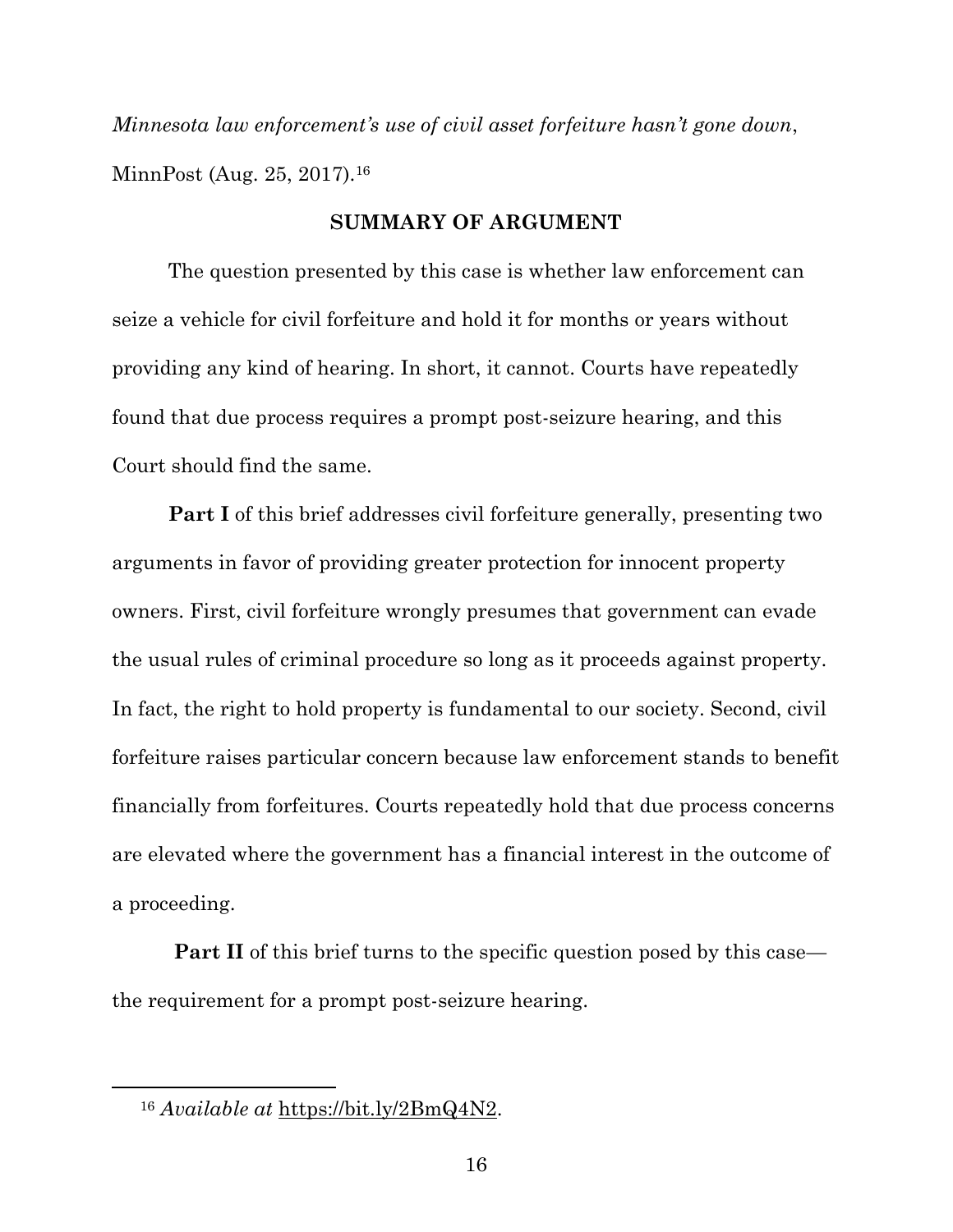**Part II.A** explains that numerous courts have already addressed the question posed by this case and have held that due process requires a prompt post-seizure hearing when the government seizes vehicles for civil forfeiture. *See infra* p. 22-23 (citing cases). This Court should follow that authority.

**Part II.B** explains that the proper framework to address this question is provided by *Mathews v. Eldridge*, 424 U.S. 319 (1976). The Attorney General argues that the Court should instead apply the speedy-trial test from *Barker v. Wingo*, 407 U.S. 514 (1972), but that confuses the right to a prompt post-seizure hearing with the right to have the ultimate forfeiture case decided without undue delay. Just as the right to a post-arrest hearing is distinct from the right to a speedy criminal trial, the right to a post-seizure hearing is distinct from the right to have the forfeiture case proceed without undue delay. Additionally, the *Mathews* analysis is a facial inquiry to be applied directly to the challenged statute, rendering the underlying facts irrelevant. A statute either guarantees a prompt post-seizure hearing, or it does not.

**Part II.C**, finally, walks through the *Mathews* analysis and explains that the court below correctly held that *Mathews* requires a prompt postseizure hearing. First, the private interest at stake is significant, as a person's personal vehicle may be one of her most significant possessions. People rely on their cars to get to work, to church, to medical appointments,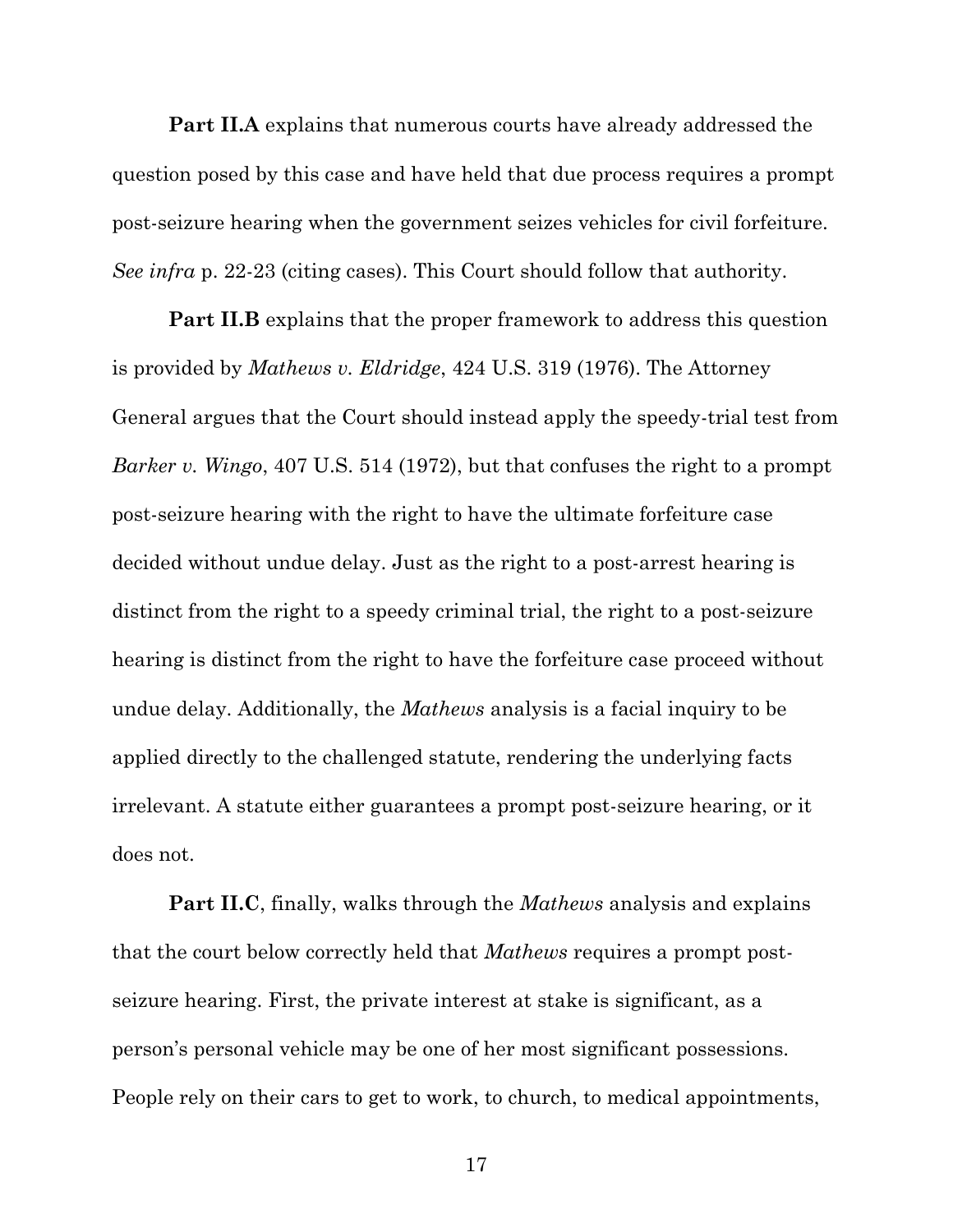and to visit with family. Second, there is a significant risk of erroneous deprivation, as otherwise vehicles can be held for months or years based only on an arresting officer's probable cause determination. Third, the government's interest is minimal, as the government already provides postarrest hearings and can fashion a similar procedure for vehicle seizures.

#### **ARGUMENT**

## **I. THIS COURT SHOULD TAKE THE OPPORTUNITY TO REIN IN CIVIL FORFEITURE.**

Requiring a prompt post-seizure hearing is one step toward curtailing civil forfeiture. Aside from the obvious practical impact of requiring a prompt post-seizure hearing, such a hearing is necessary for two important reasons. First, civil forfeiture wrongly provides lesser protection when government seeks to take a person's property, notwithstanding that property rights are the foundation of a free society. Second, civil forfeiture deserves particular judicial attention, as the existence of a financial incentive heightens the risk of abuse.

### **A. Civil Forfeiture Wrongly Treats Private Property As A Second-Class Right.**

Ordinarily, individuals accused of crimes are afforded important rights—such as the right to counsel, the right to remain silent, and the right to a post-arrest hearing. Civil forfeiture, however, allows government to take property based on allegations that a crime occurred, without needing to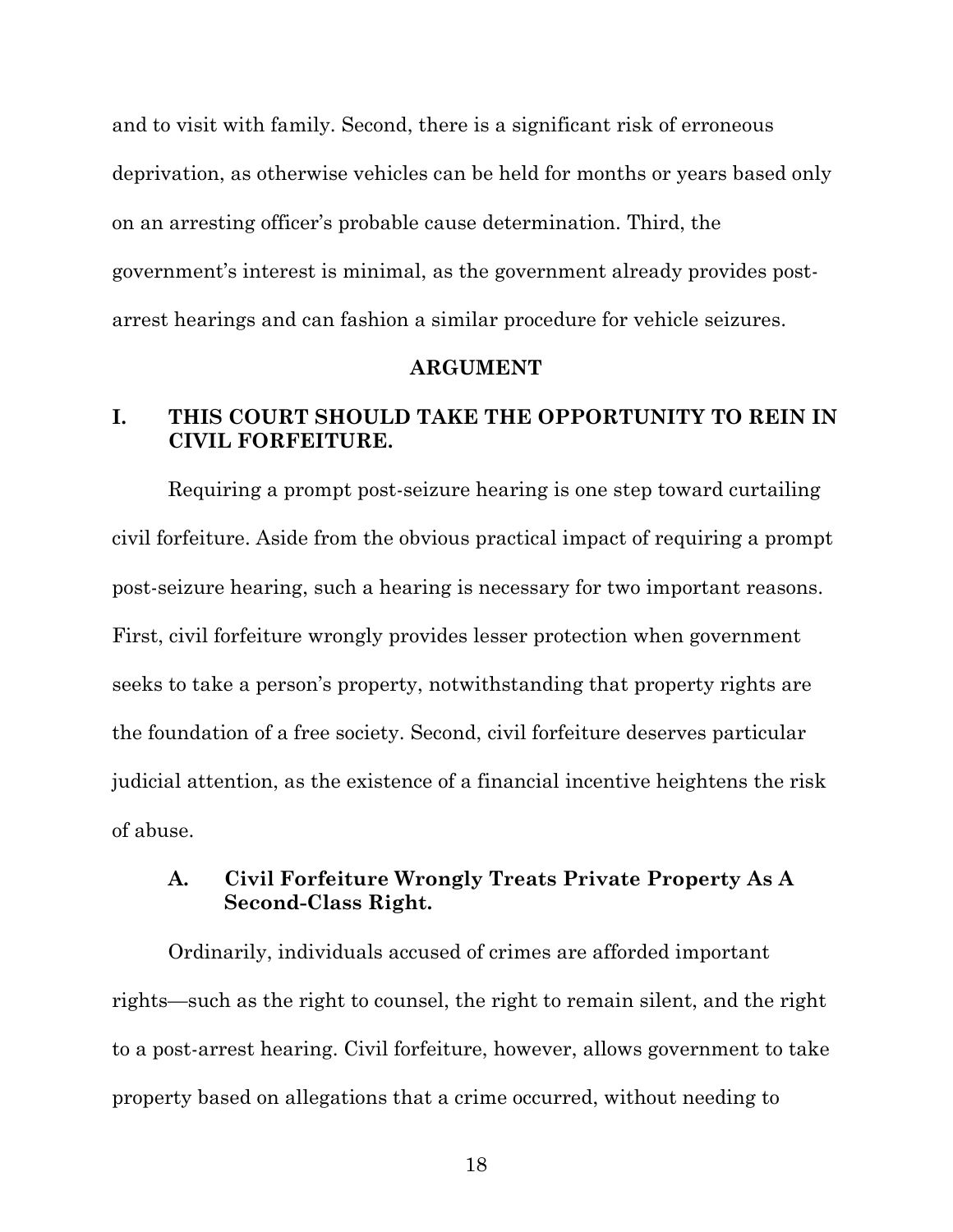convict the property owner. In many cases, forfeiture occurs administratively, without any judicial process at all.<sup>17</sup> This shadow criminal justice system wrongly treats property as a second-class right.

The Framers' generation "saw the protection of property as vital to civil society." Paul J. Larkin, Jr., *The Original Understanding of "Property" in the Constitution*, 100 Marq. L. Rev. 1, 27 (2016). Property was synonymous with freedom, because "[w]here property was concentrated in the hands of the king and aristocracy, only the king and aristocracy would be free." *Id.* at 42 (quotation omitted). Because of the Framers' belief that property existed independent of government, the primary purpose of government is not to define property rights, but instead "to *protect* the natural rights of man, including the right to property." *Id.* at 28 (emphasis added).

The Supreme Court has confirmed that property rights are the foundation of a free society. In 1897, the U.S. Supreme Court declared:

Due protection of the rights of property has been regarded as a vital principle of republican institutions . . . . It is founded in natural equity, and is laid down as a principle of universal law. Indeed, in a free government, almost all other rights would become worthless if the government possessed an uncontrollable power over the private fortune of every citizen.

<sup>17</sup> In 2016, 96% of forfeitures in Minnesota were administrative. *See* State of Minnesota Office of the State Auditor, Rebecca Otto, *Criminal Forfeitures in Minnesota For the Year Ended December 31, 2016*, 13 (June 21, 2017).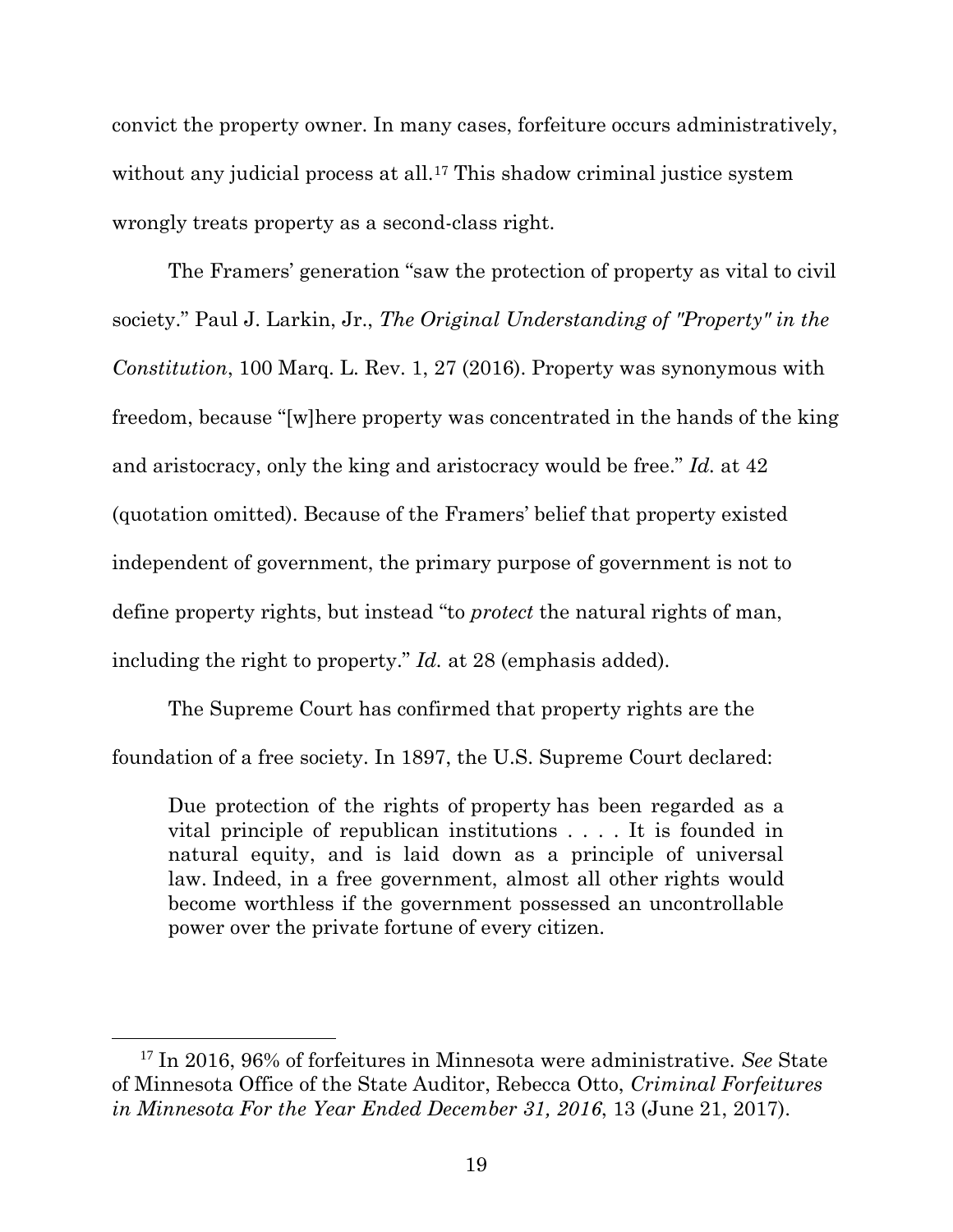*Chicago, Burlington & Quincy R.R. Co. v. Chicago*, 166 U.S. 226, 235-36 (1897) (citations and quotations omitted). Later, the Court recognized that "[t]he great end for which men entered into society was to secure their property." *Boyd v. United States*, 116 U.S. 616, 627 (1886) (quotation omitted). And then that "the right to own and hold property is necessary to the exercise and preservation of freedom." *Stop the Beach Renourishment, Inc. v. Florida Dept. of Envtl. Protection*, 560 U.S. 702, 734 (2010) (Kennedy, J., concurring). So, too, has this Court acknowledged that "[t]he entire social and political structure of America rests upon the cornerstone that all men have certain rights which are inherent and inalienable. Among these [is] ... the right to acquire, possess, and enjoy property[.]" *Thiede v. Town of Scandia Valley*, 14 N.W. 2d 400, 405 (Minn. 1944). Civil forfeiture cannot be squared with this precedent.

#### **B. Civil Forfeiture's Profit Motive Calls For Heightened Judicial Scrutiny.**

Civil forfeiture calls for particular judicial scrutiny because law enforcement agencies retain forfeited property—thus benefitting financially from the forfeiture. As the Supreme Court explained, in *James Daniel Good*, 510 U.S. at 55, the protections of due process are "of particular importance . . . where the Government has a direct pecuniary interest in the outcome of the proceeding." *See also Harmelin v. Michigan*, 501 U.S. 957, 979 n.9 (1991)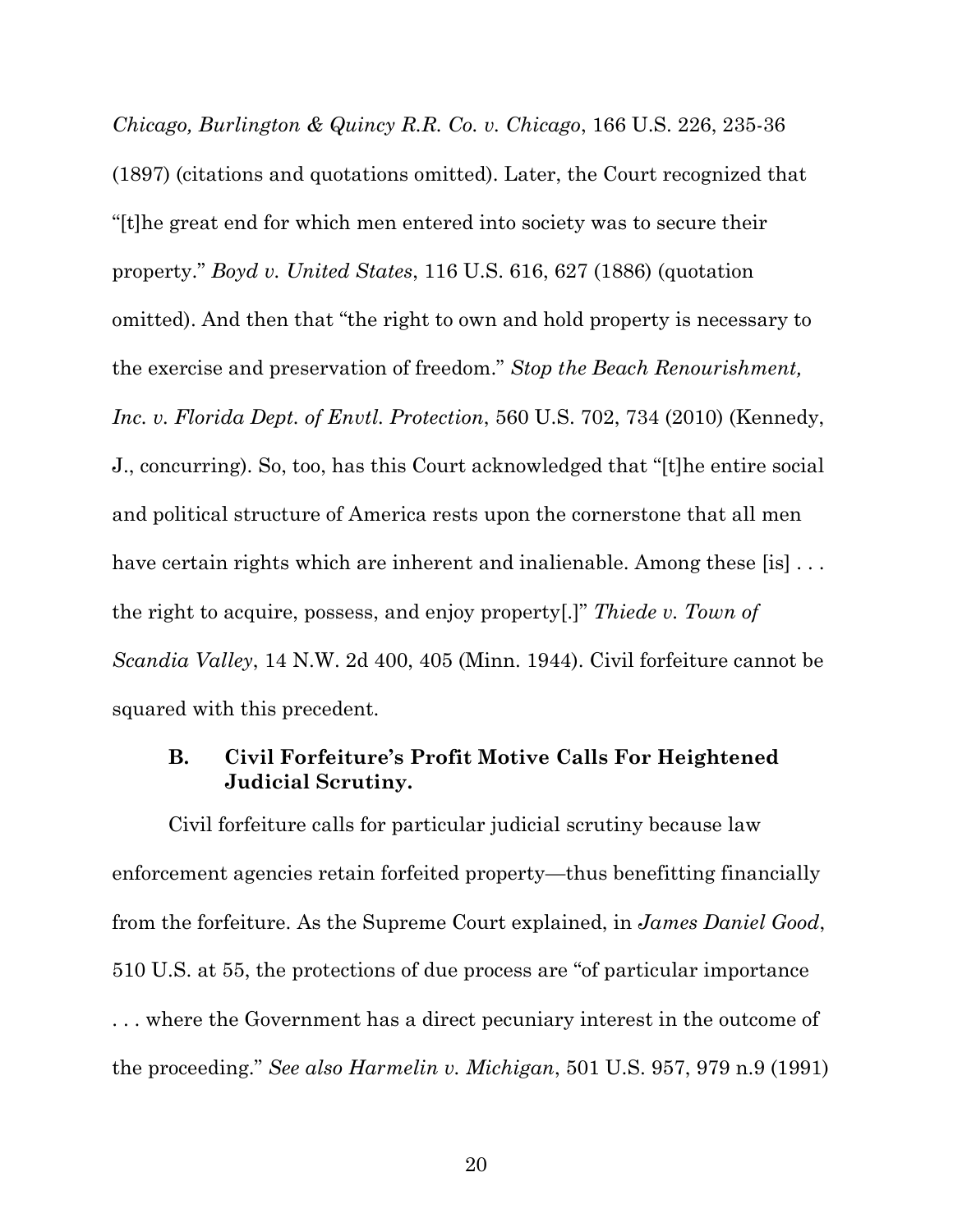(opinion of Scalia, J.) ("[I]t makes sense to scrutinize governmental action more closely when the State stands to benefit."). Like all humans, government agents are motivated by incentives, and the incentives created by civil forfeiture are an invitation to abuse.

Self-interest is a universal human attribute. This is not a negative comment on society, but an intrinsic part of human nature. Just as the Framers recognized that property rights are the foundation of a free society, they too recognized that government officials would have their own selfinterest in mind:

If men were angels, no government would be necessary. If angels were to govern men, neither external nor internal controls on government would be necessary . . . . A dependence on people is, no doubt, the primary control on the government; but experience has taught mankind the necessity of auxiliary precautions.

The Federalist No. 51 (James Madison). As a result, the Framers drafted the Constitution to restrain the unfettered power of government. Indeed, the Constitution exists to "'enable the government to control the governed; and in the next place oblige it to control itself.'" Daniel S. Herzfeld, *Accountability and the Nondelegation of Unfunded Mandates: A Public Choice Analysis of the Supreme Court's Tenth Amendment Federalism Jurisprudence*, 7 Geo. Mason L. Rev. 419 (1999) (quoting The Federalist No. 51 (James Madison)).

The widespread use of civil forfeiture today proves the wisdom of such constitutional checks and balances. There exist, unfortunately, countless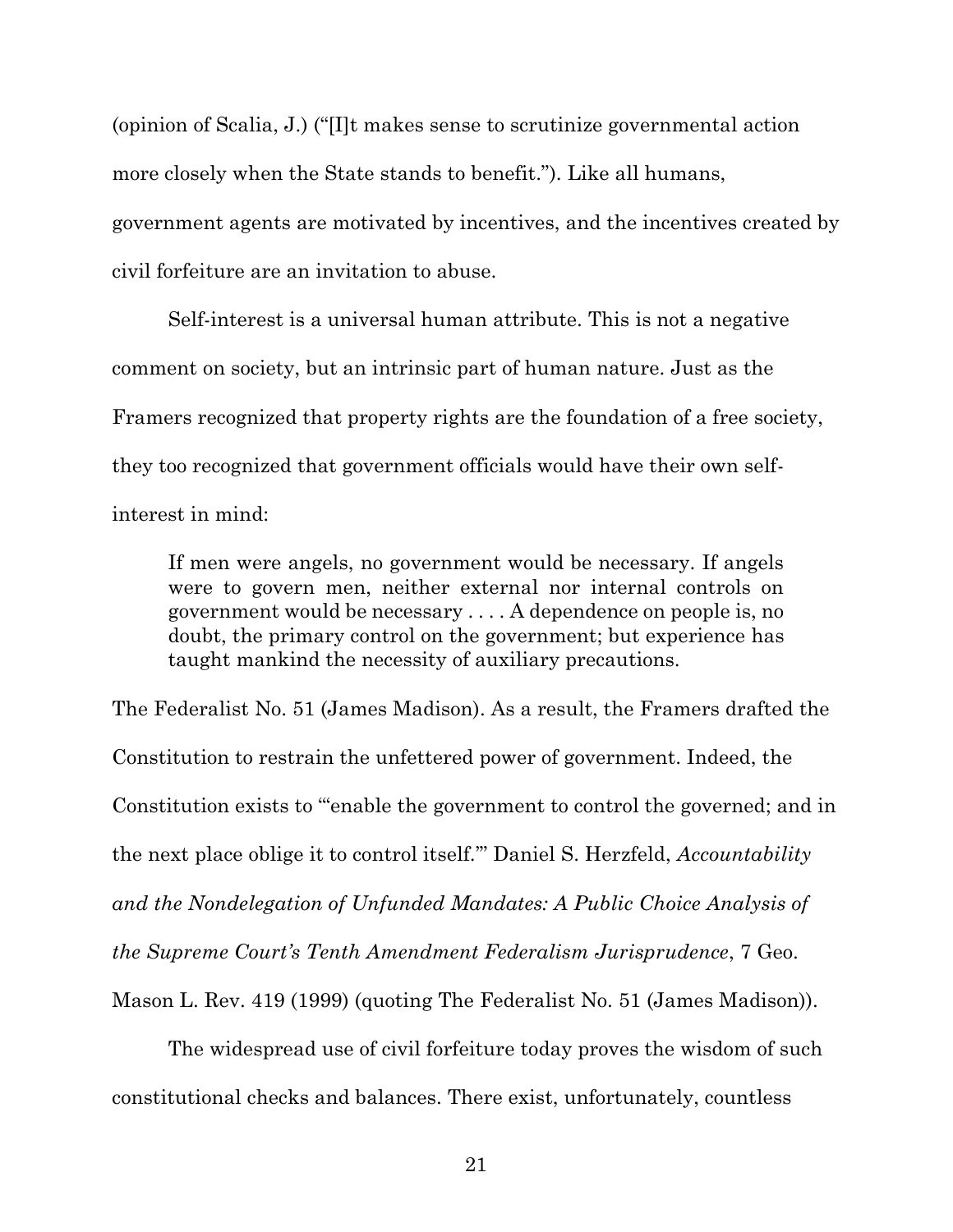examples of self-interested law enforcement agencies abusing civil forfeiture for their own pecuniary gain. *E.g., Leonard*, 137 S. Ct. at 848 ("This system where police can seize property with limited judicial oversight and retain it for their own use—has led to egregious and well-chronicled abuses."); *id.*  (listing examples); *Policing for Profit* at 10-11. Judicial review is the last safeguard to prevent further abuse.

#### **II. THE LACK OF A PROMPT POST-SEIZURE HEARING VIOLATES DUE PROCESS.**

Turning from the general to the specific, numerous courts have ruled that due process requires a prompt hearing following the seizure of a vehicle. At such a hearing, a vehicle owner can argue that the vehicle was seized without probable cause, can argue that she has meritorious defenses to the forfeiture that require the vehicle's return, and can argue that the vehicle should be returned to her possession pending the adjudication of the ultimate forfeiture case. Minnesotans deserve this protection.

## **A. Numerous Courts Have Addressed This Issue And Have Correctly Held That Due Process Requires A Prompt Post-Seizure Hearing.**

Numerous courts have held that due process demands a prompt postseizure hearing following vehicle seizure. *See Krimstock v. Kelly*, 306 F.3d 40, 50 (2d Cir. 2002); *Smith v. City of Chicago*, 524 F.3d 834, 838 (7th Cir. 2008), *vacated as moot*, 558 U.S. 87 (2009); *Washington v. Marion Cty. Prosecutor*,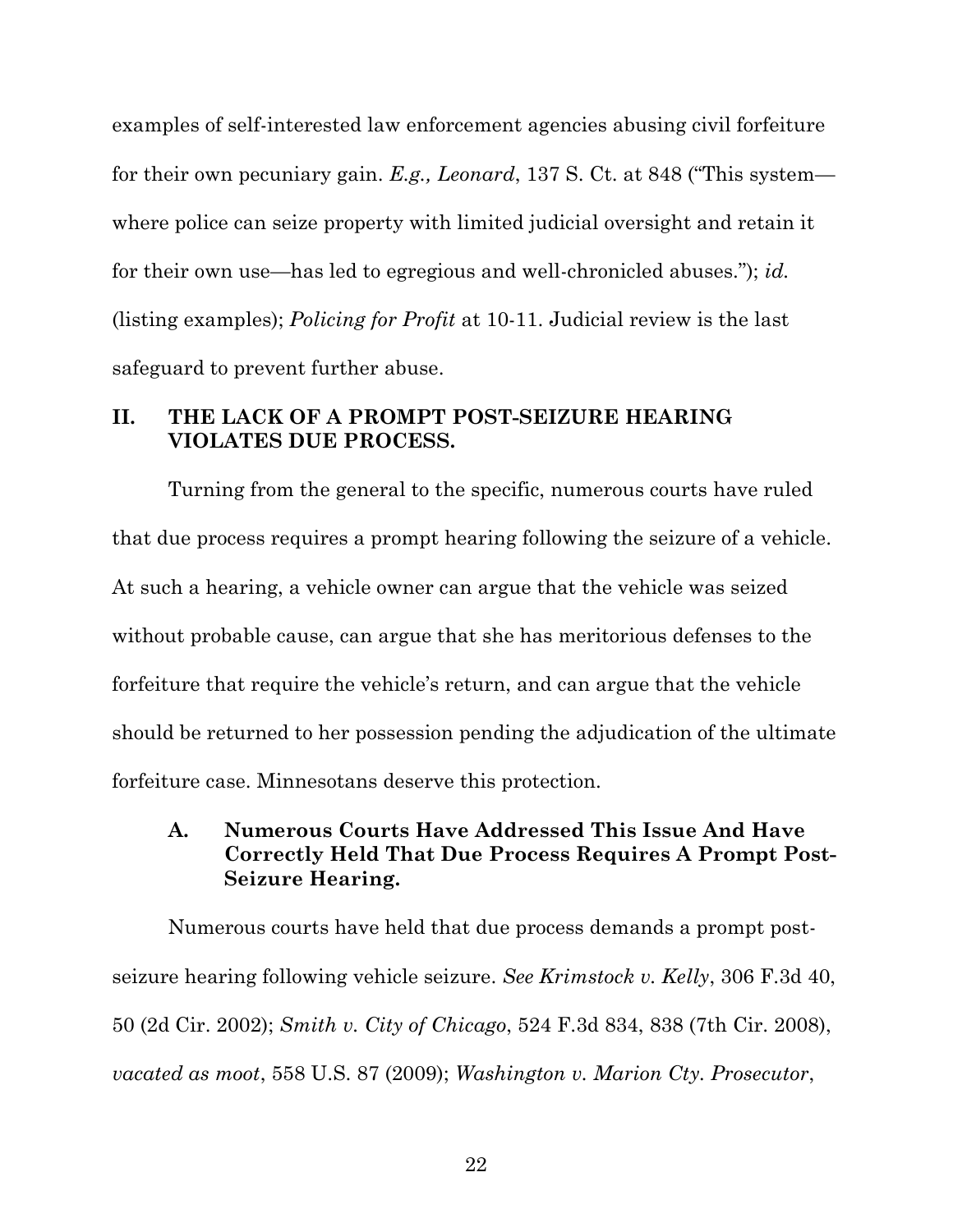264 F. Supp. 3d 957, 979 (S.D. Ind. 2017); *Brown v. District of Columbia*, 115 F. Supp. 3d 56, 60 (D.D.C. 2015); *Simms v. Dist. of Columbia*, 872 F. Supp. 2d 90, 92 (D.D.C. 2012); *Cty. of Nassau v. Canavan*, 802 N.E.2d 616, 623 (N.Y. App. 2003); *State ex rel. Schrunk v. Metz*, 867 P.2d 503, 511 (Or. App. 1993). A hearing is considered "prompt" if it occurs within a few days of the seizure. *See e.g.*, *Stypmann v. City and Cty. of San Francisco*, 557 F.2d 1338, 1344 (9th Cir. 1977) (five-day delay in hearing is unconstitutional); *De Franks v. Mayor and City and Council of Ocean City*, 777 F.2d 185, 187-88 (4th Cir. 1985) (hearing within 24 hours of seizure is constitutional). In fact, "[d]ays, even hours, of unnecessary delay may impose onerous burdens upon a person deprived of his vehicle . . . ." *Stypmann*, 557 F.2d at 1344. In light of the foregoing, the necessity of a prompt post-seizure hearing cannot be overstated.

Supreme Court precedent also confirms that due process requires a prompt post-seizure hearing. In *James Daniel Good*, the Court ruled that a *pre*-seizure hearing is required before government may seize real property. 510 U.S. at 62. The Court reinforced "the general rule that individuals must receive notice and an opportunity to be heard *before* the Government deprives them of property." *Id*. at 48 (emphasis added). In limited, "extraordinary" circumstances the government may seize property without holding a preseizure hearing; for instance, the government can seize a car without a pre-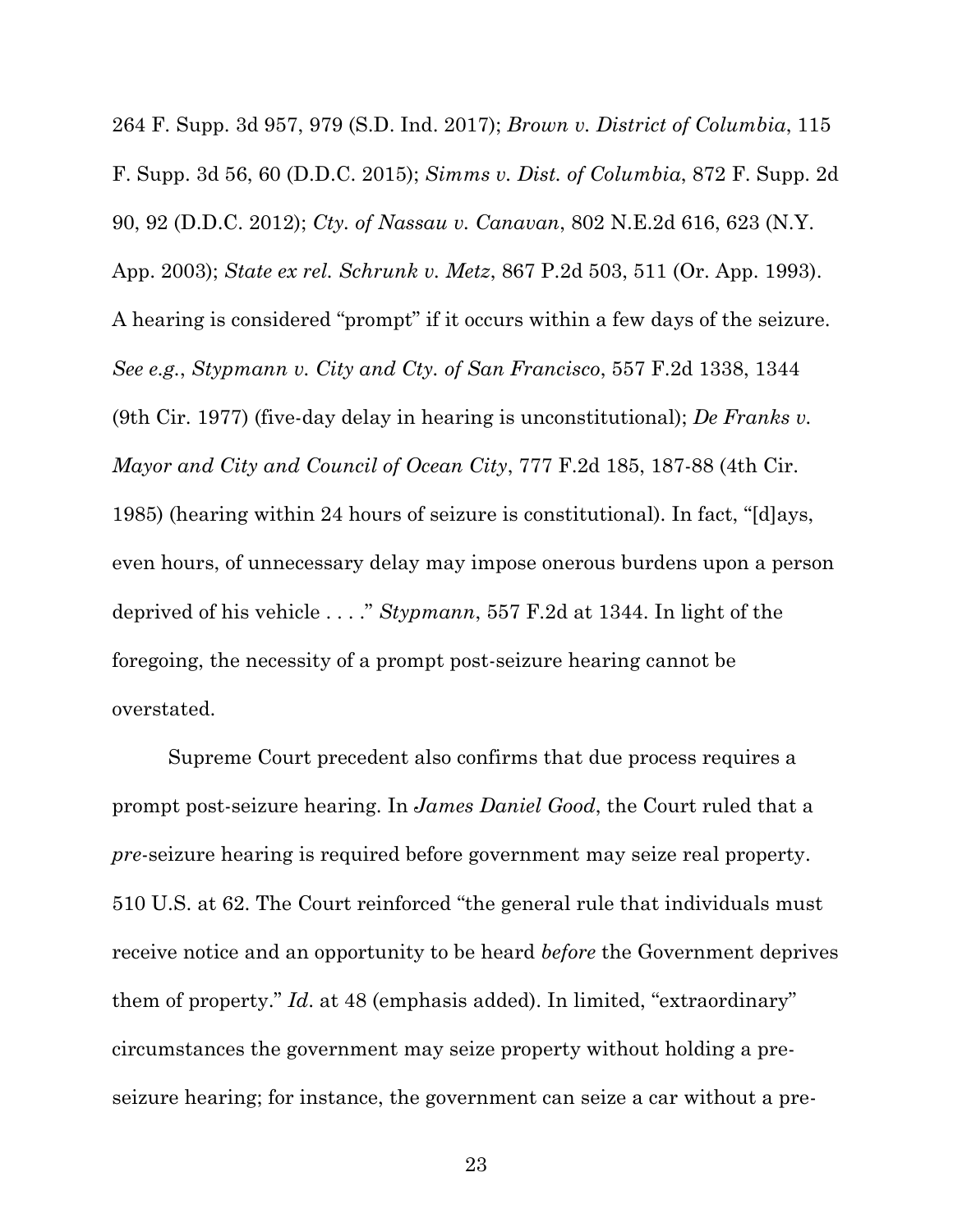seizure hearing because it might otherwise be taken outside the jurisdiction. *Id.* at 53. But once the vehicle is in custody, the justification for delaying a hearing evaporates, and the continued retention of the vehicle without a hearing violates due process.

Finally, comparisons to criminal procedure also show the necessity of a prompt post-seizure hearing. Just as a bond hearing follows shortly after an arrest, so too must the courts review the basis for property seizures. *Cf. Gerstein v. Pugh*, 420 U.S. 103, 114 (1975); *State v. Florence*, 239 N.Wd.2d 892, 902-03 (Minn. 1976) (same). The question to be resolved at a post-seizure hearing is not if an owner will prevail on the merits. Instead, the purpose of a post-seizure hearing is to test the government's probable cause for seizing the vehicle and to determine whether means less drastic than impoundment would protect the government's interest pending the resolution of the case.

#### **B. This Case Is Controlled By** *Mathews***, Not** *Barker***.**

Courts that require a prompt post-seizure hearing do so under the three-factor test set forth by the Supreme Court in *Mathews v. Eldridge*, 424 U.S. 319 (1976). The Attorney General, however, argues that this case is instead controlled by the speedy-trial test set forth in *Barker,* 407 U.S. 514, and as later applied in *United States v. \$8,850 in U.S. Currency*, 461 U.S. 555, 564 (1983). Attorney General Br. at 4. That is incorrect.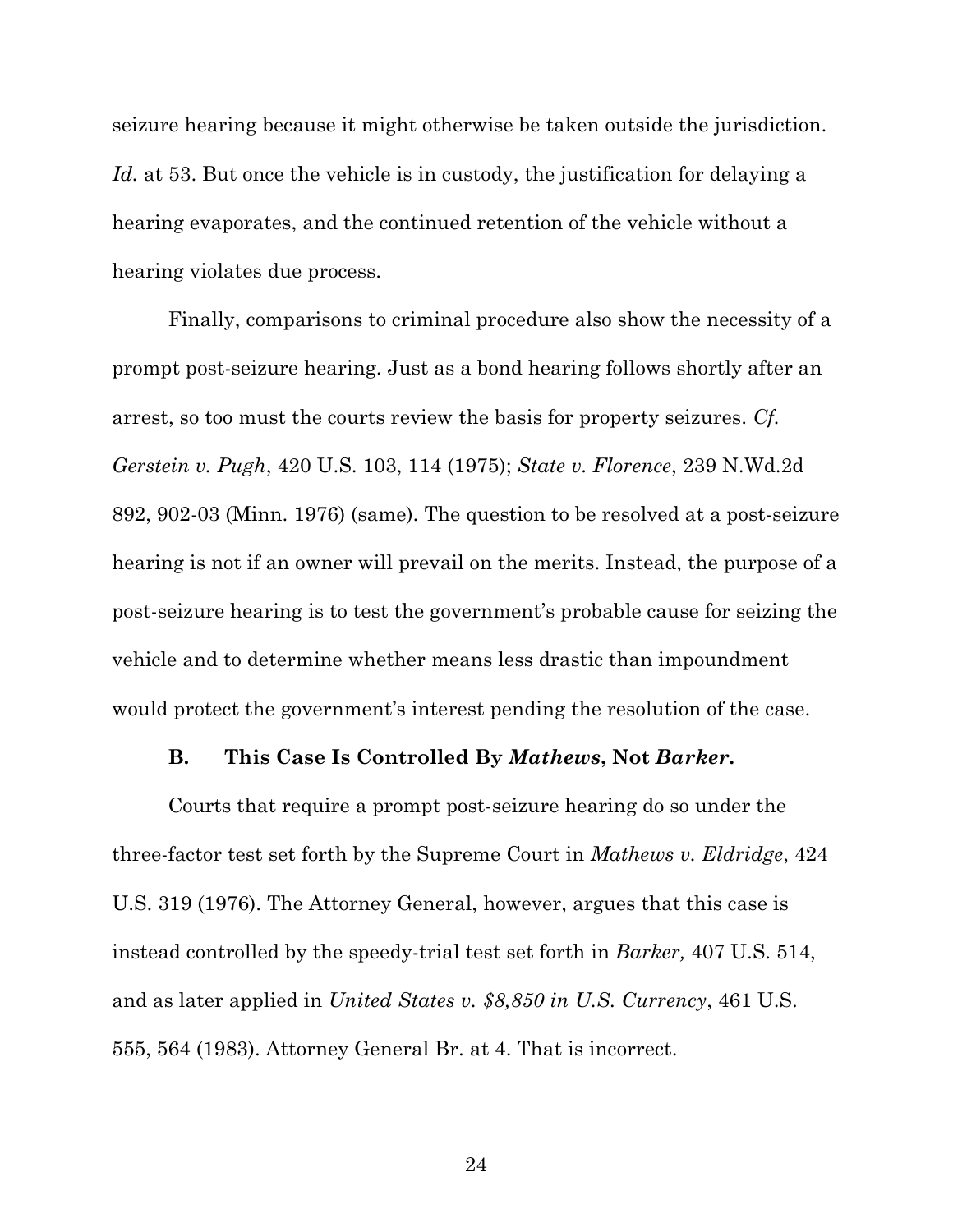The Attorney General's argument confuses two distinct issues: (1) whether due process requires a prompt post-seizure hearing; and  $(2)$  when a final forfeiture hearing must take place. Just as *Barker*'s speedy-trial test governs delays in holding the actual criminal case, in the forfeiture context *Barker* and *\$8,850* apply to delays in providing a hearing on the merits of the forfeiture. *See \$8,850*, 461 U.S. at 564. But no court would apply the *Barker*  speedy-trial test to the question of whether an arrestee is entitled to a postarrest hearing. And, similarly, *Barker* and *\$8,850* are simply irrelevant to the question of whether the government must provide a prompt post-seizure hearing when it seizes a vehicle for civil forfeiture.

Similar confusion arose in *Krimstock*, where the district court "collapsed the separate issues" into a single inquiry. 306 F.3d at 52. In vacating the decision below, the Second Circuit in *Krimstock* explained that "[t]he Constitution . . . distinguishes between the need for prompt review of the propriety of continued government custody, . . . and delays in rendering final judgment[.]" *Id*. at 68 (footnote omitted). Since this case confronts the first of these questions, the court below correctly applied *Mathews* to determine whether a prompt post-seizure hearing is required.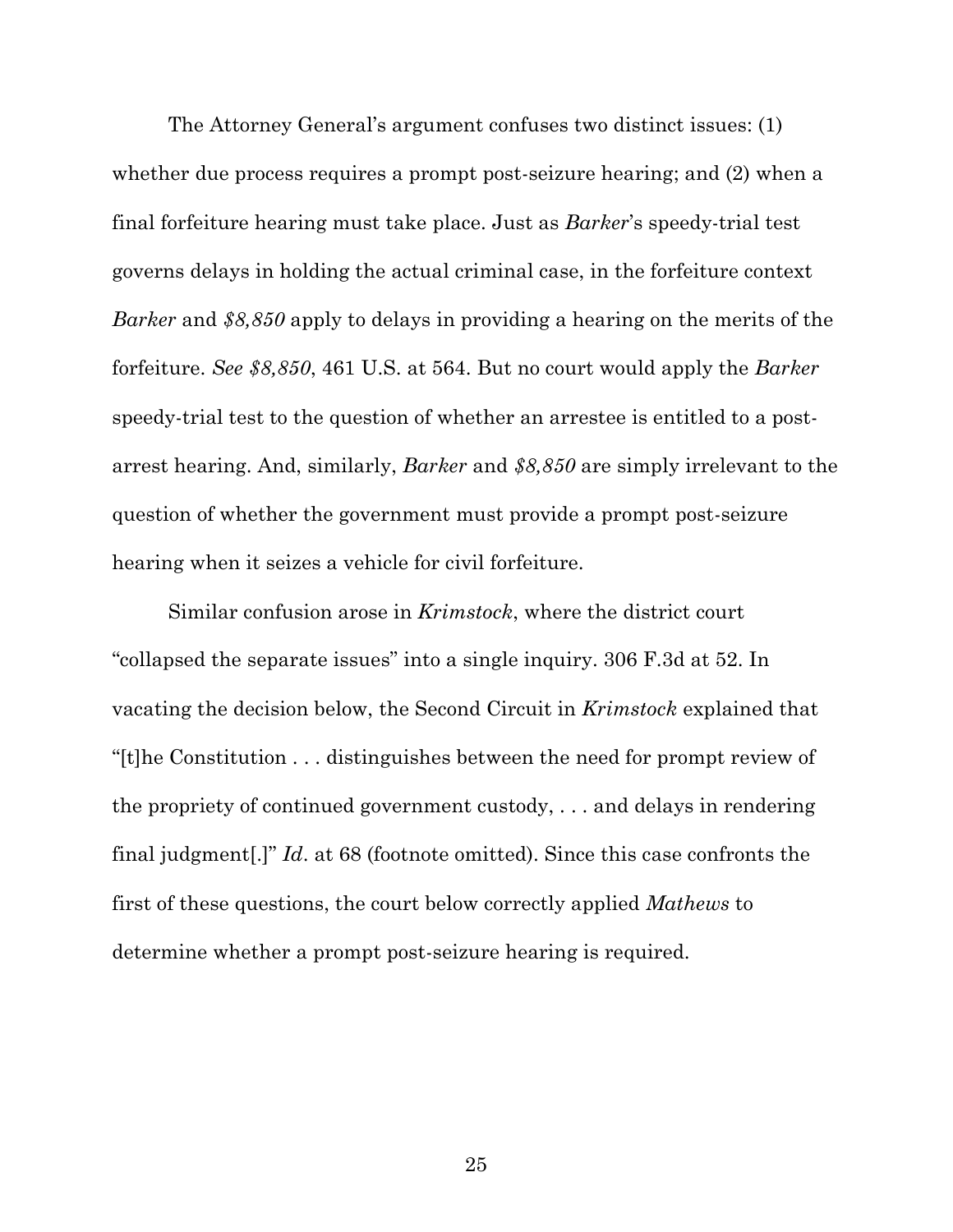#### **C. Applying the** *Mathews* **Factors, The Minnesota Vehicle Forfeiture Statute Does Not Comply With Due Process.**

Following the numerous cases that have addressed this same issue, the court below correctly held that *Mathews* requires a prompt post-seizure hearing when the government seizes vehicles for civil forfeiture. In doing so, however, the court mistakenly suggested that the *Mathews* analysis turned on the particular facts of the case. *See Olson v. One 1999 Lexus*, 910 N.W.2d 72, 77 (Minn. App. 2018). Rather, the Court should consider the statutory scheme in the abstract, to determine whether its procedures comport with due process. In *Mathews*, for instance, an individual contested a decision terminating his social security benefits without holding a pre-termination hearing. 424 U.S. at 323. In considering whether the plaintiff was entitled to a pre-termination hearing, the Court reviewed the sufficiency of the challenged termination appeal process as a whole and not just as applied to the individual plaintiff. *Id.* at 336-43. Likewise, the particular facts of this case have no bearing on the question of whether the vehicle forfeiture statute provides the necessary process.

Under *Mathews*, this Court must consider: (1) "the private interest that will be affected by the official action"; (2) "the risk of an erroneous deprivation of such interest through the procedures used, and the probable value, if any, of additional or substitute procedural safeguards"; and (3) "the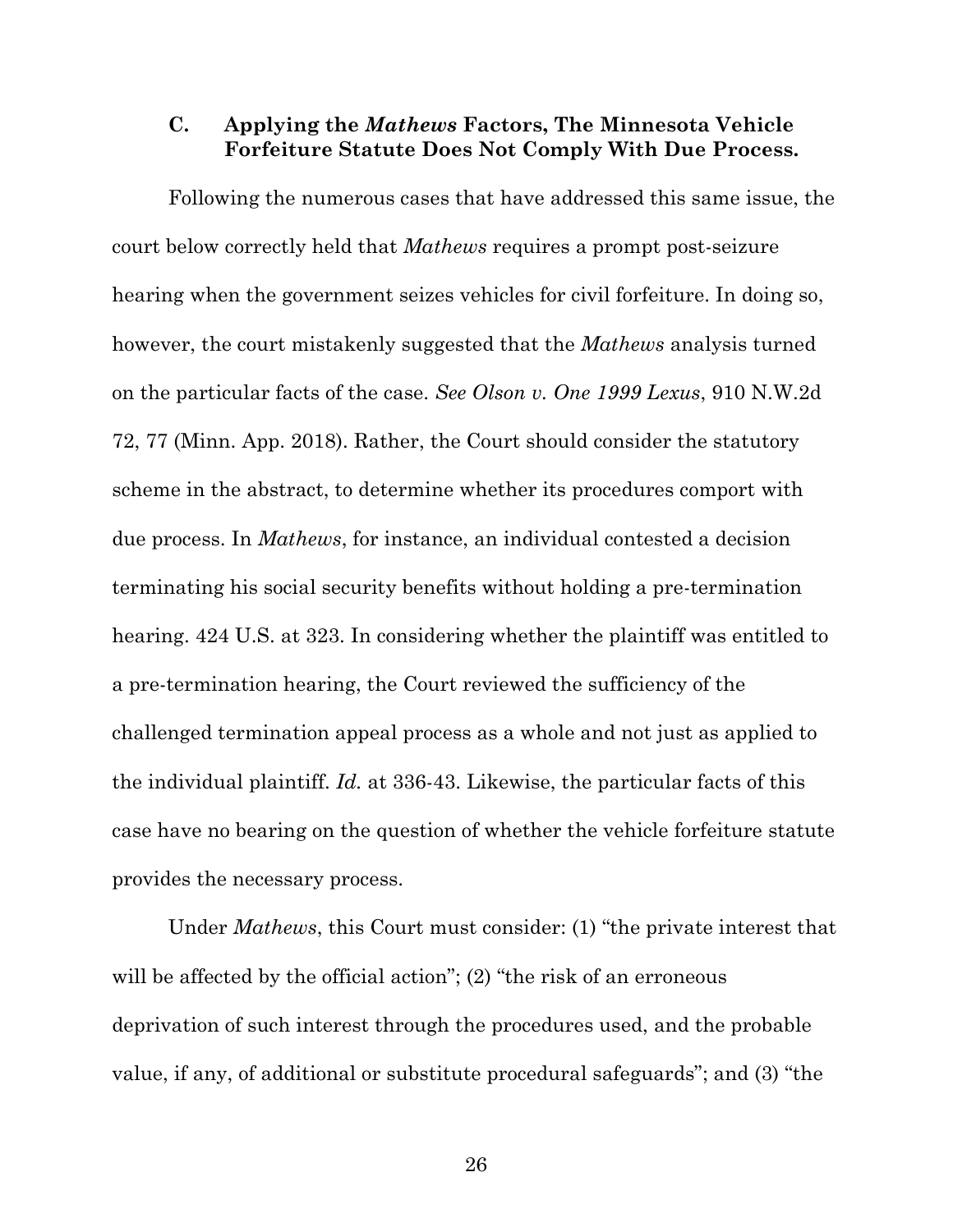Government's interest, including the function involved and the fiscal and administrative burdens that the additional or substitute procedural requirement would entail." 424 U.S. at 335. Appling this framework, the challenged statute violates due process because it fails to guarantee that a vehicle owner will receive a prompt post-seizure hearing.

#### **i. The private interest at stake is significant.**

The individual interest at stake in any forfeiture case is significant, as property is essential to liberty. *See Lynch v. Household Finance Corp.*, 405 U.S. 538, 552 (1972). And that is doubly true when the government seizes vehicles, as for many people their car is their "most valuable possession." *Krimstock*, 306 F.3d at 61. Without a car, many people would be stranded unable to get to school or work, care for family, attend church, appear in court, or make medical appointments. Furthermore, a vehicle is a depreciating asset that loses value over time. Thus, when a seized vehicle is finally returned, it is almost assuredly worth less than when it was seized. *Id*. at 64. Given the importance of cars, "the hardship posed by the loss of one's means of transportation . . . is hard to calculate." *Smith*, 524 F.3d at 838, *vacated as moot*, 558 U.S. 87.

Appellant cites *Fedziuk v. Commissioner of Public Safety*, 696 N.W.2d 340, 346 n.6 (Minn. 2005), for the proposition that this interest is not so weighty after all, but in fact *Fedziuk* shows the opposite. Appellant's Br. at 7-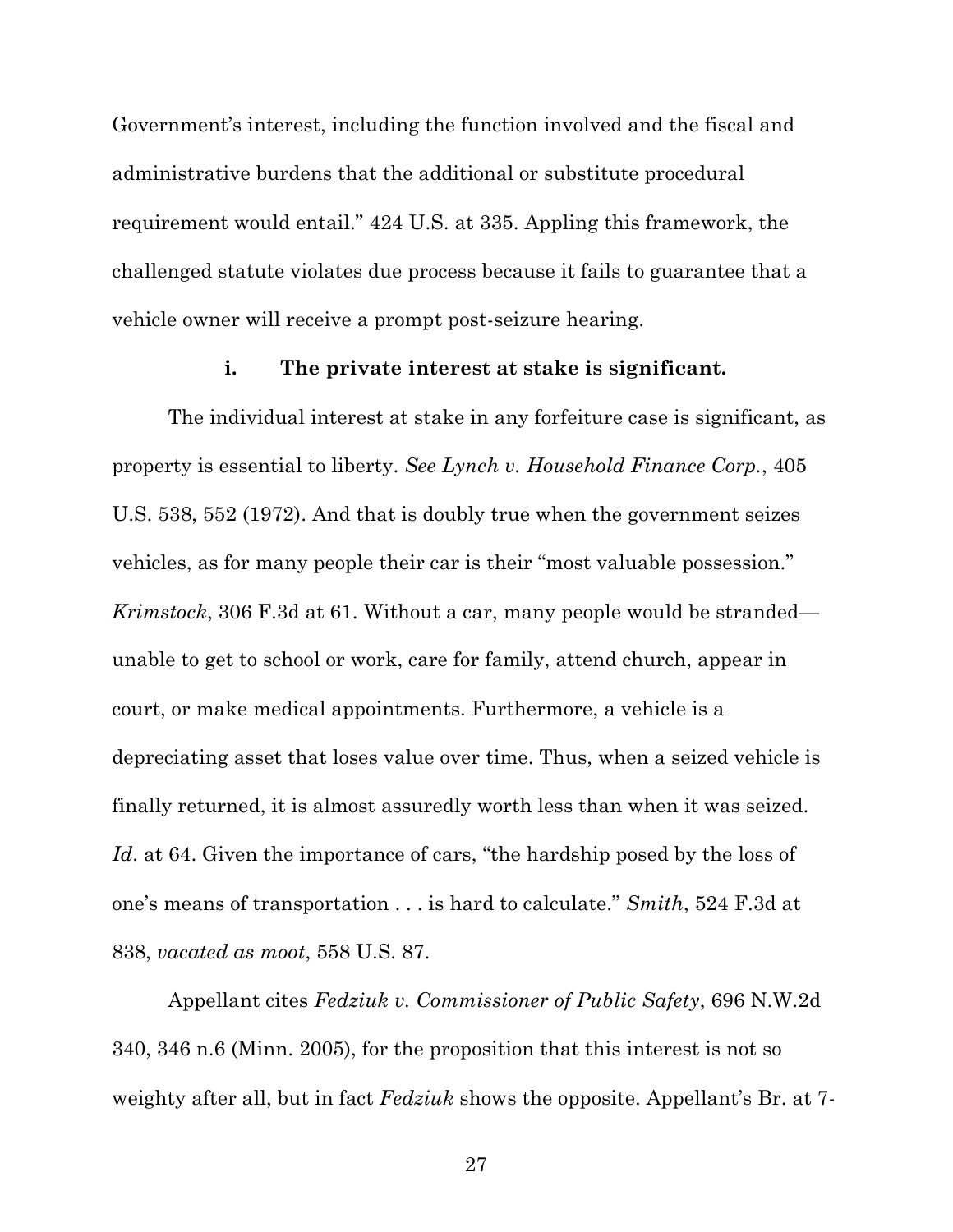9. In *Fedziuk*, this Court considered a law that repealed the requirement that the government provide a hearing shortly after revoking a driver's license. 696 N.W.2d at 345–46. Given the importance of the interest at stake, the Court concluded that "[d]ue process requires a prompt and meaningful postrevocation review" and that the statute was unconstitutional. *Id.* at 346. If individuals are entitled to a prompt hearing when their license is suspended, surely the same is true when their car is seized.

### **ii. There is a meaningful risk of erroneous deprivation of private property.**

The second *Mathews* factor considers the risk of erroneous deprivation of private property. Here, the risk is high. In the absence of a prompt postseizure hearing, no court or other neutral magistrate reviews the seizure to make sure that it was legal and justified. And "[n]either the arresting officer's unreviewed probable cause determination nor a court's ruling in the distant future on the . . . forfeiture claim can fully protect against an erroneous deprivation of a claimant's possessory interest as his or her vehicle stands idle in a police lot for months of years." *Krimstock*, 306 F.3d at 62.

A prompt post-seizure hearing protects against erroneous deprivations in another way, as well, as it allows the vehicle owner to argue that the vehicle should be returned pending the adjudication of the forfeiture case. As the Second Circuit explained in *Krimstock*, retention of the vehicle is not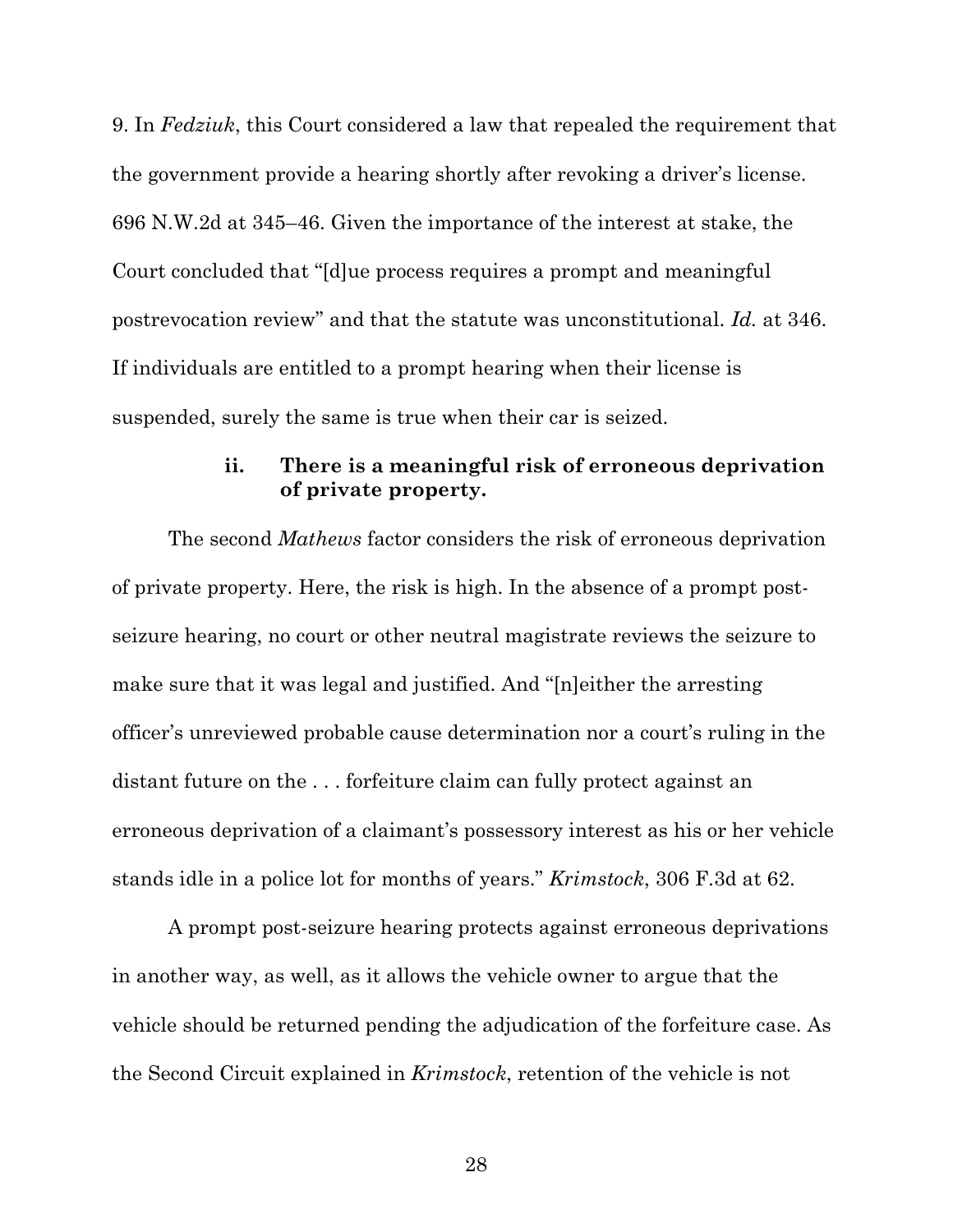necessary in every case, as "claimants could post bonds, or a court could issue a restraining order to prohibit the sale or destruction of the vehicle." 306 F.3d at 65. Without a post-seizure hearing, the property owner has no opportunity to argue for such a remedy.

The risk of erroneous deprivation is further amplified by civil forfeiture's profit incentive. *See Krimstock*, 306 F.3d at 63. For example, the City of Albuquerque's civil forfeiture program was recently held unconstitutional because of the real possibility that the program's financial incentives distorted government action. *Harjo*, 2018 WL 3621025, at \*35; *see also Harmelin*, 501 U.S. at 978 n.9 ("[I]t makes sense to scrutinize governmental action more closely when the State stands to benefit."). Given government's financial interest, government should not be allowed to hold property for months or years without a hearing.

### **iii. The government interest in denying property owners a prompt post-seizure hearing is minimal.**

Turning to the final factor—the government's interest in denying a hearing—the government has hardly any justification for denying property owners a prompt post-seizure hearing. Although holding a hearing would impose some cost, all efforts at due process involve some expense, and "these rather ordinary costs cannot outweigh the constitutional rights." *Fuentes v. Shevin*, 407 U.S. 67, 91 n.22 (1972). Moreover, the cost would not be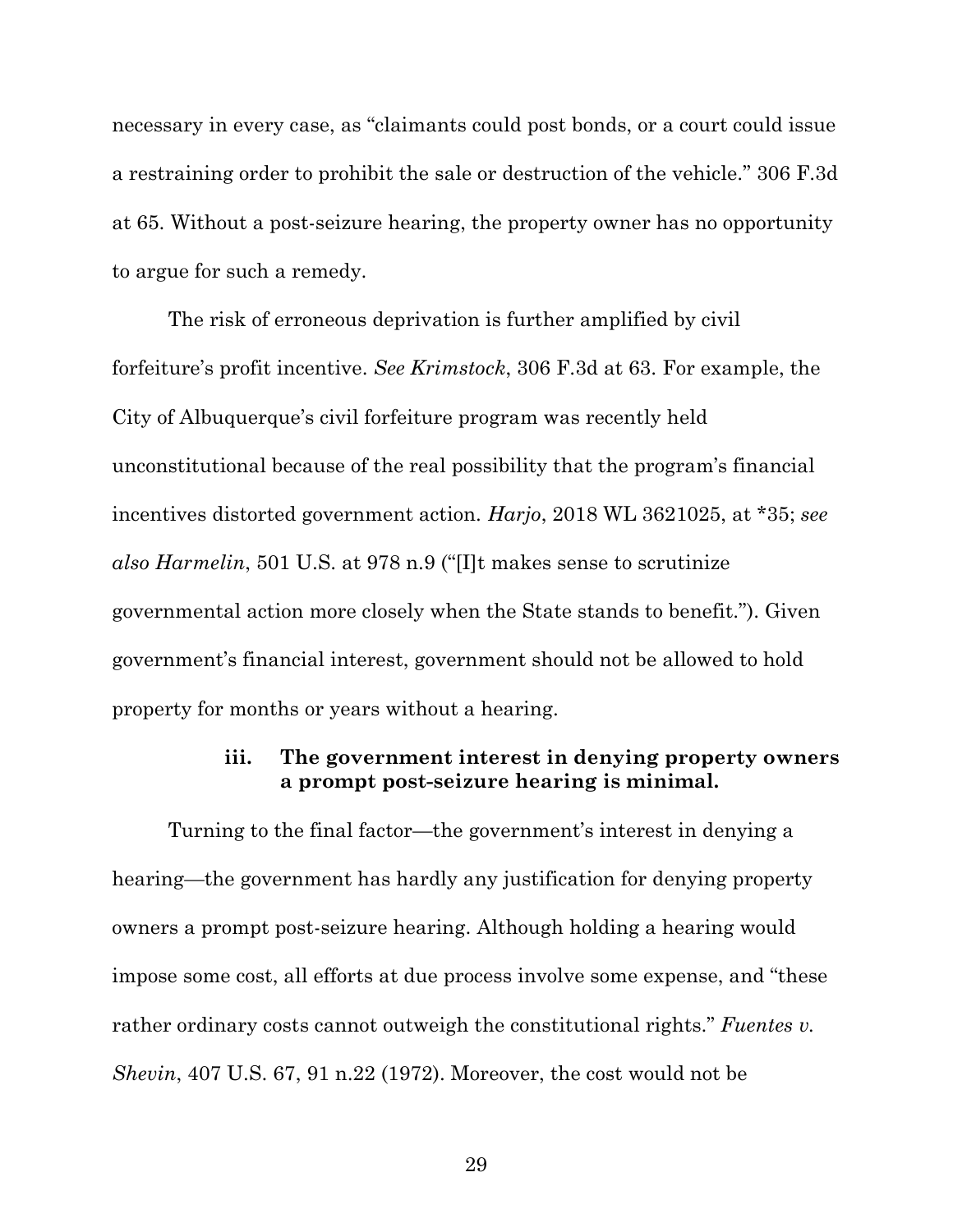significant, as the government frequently holds post-arrest hearings and could simply adapt that procedure to the forfeiture context.

In fact, Appellant has not argued that the time or expense of providing a hearing would be overly burdensome. Instead, Appellant feebly cites to *Bendorf v. Comm'r of Public Safety*, 727 N.W.2d 410, 417 (Minn. 2007), presumably for the proposition that law enforcement has an interest in seizing vehicles for "the health and safety of the citizens of Minnesota." Appellant's Br. at 18. But that is beside the point. The government can continue to seize vehicles and enforce the forfeiture laws while also providing property owners with prompt post-seizure hearings.

#### **CONCLUSION**

This case provides an important opportunity for this Court to rein in civil forfeiture. By requiring a prompt post-seizure hearing analogous to the post-arrest hearing that is provided in the criminal context, the Court can reduce the disparity between civil forfeiture and ordinary criminal procedure. The Court can reaffirm the importance of property rights, and the Court can limit the authority of self-interested government agents. Just as important, in doing so the Court will follow in the footsteps of numerous other courts that have required a prompt post-seizure hearing. For all these reasons, *amicus curiae* Institute for Justice respectfully requests that this Court affirm the judgment below.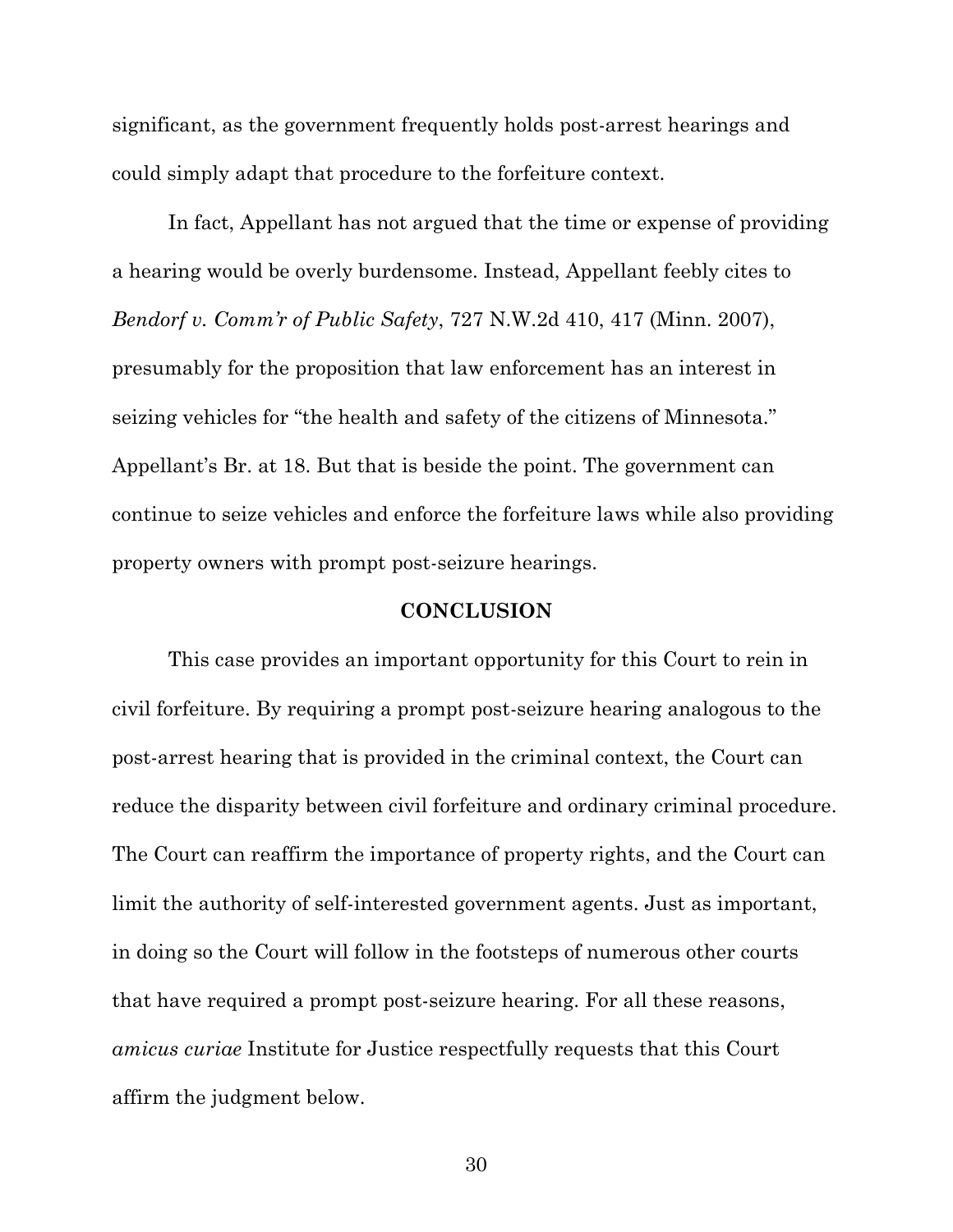INSTITUTE FOR JUSTICE

/s/ Anthony B. Sanders Anthony B. Sanders, Bar No. 387307

\*Jaimie N. Cavanaugh, Colo. Bar No. 44639 Lee U. McGrath, Bar No. 0341502 520 Nicollet Mall, Suite 550 Minneapolis, MN 55402 (612) 435-3451 asanders@ij.org; jcavanaugh@ij.org; lmcgrath@ij.org

\*Robert E. Johnson, D.C. Bar No. 1013390 901 N. Glebe Rd., Suite 900 Arlington, VA 22203 (703) 682-9320 rjohnson@ij.org

*Attorney's for Amicus Curiae, Institute for Justice*

*\*Admitted pro hac vice*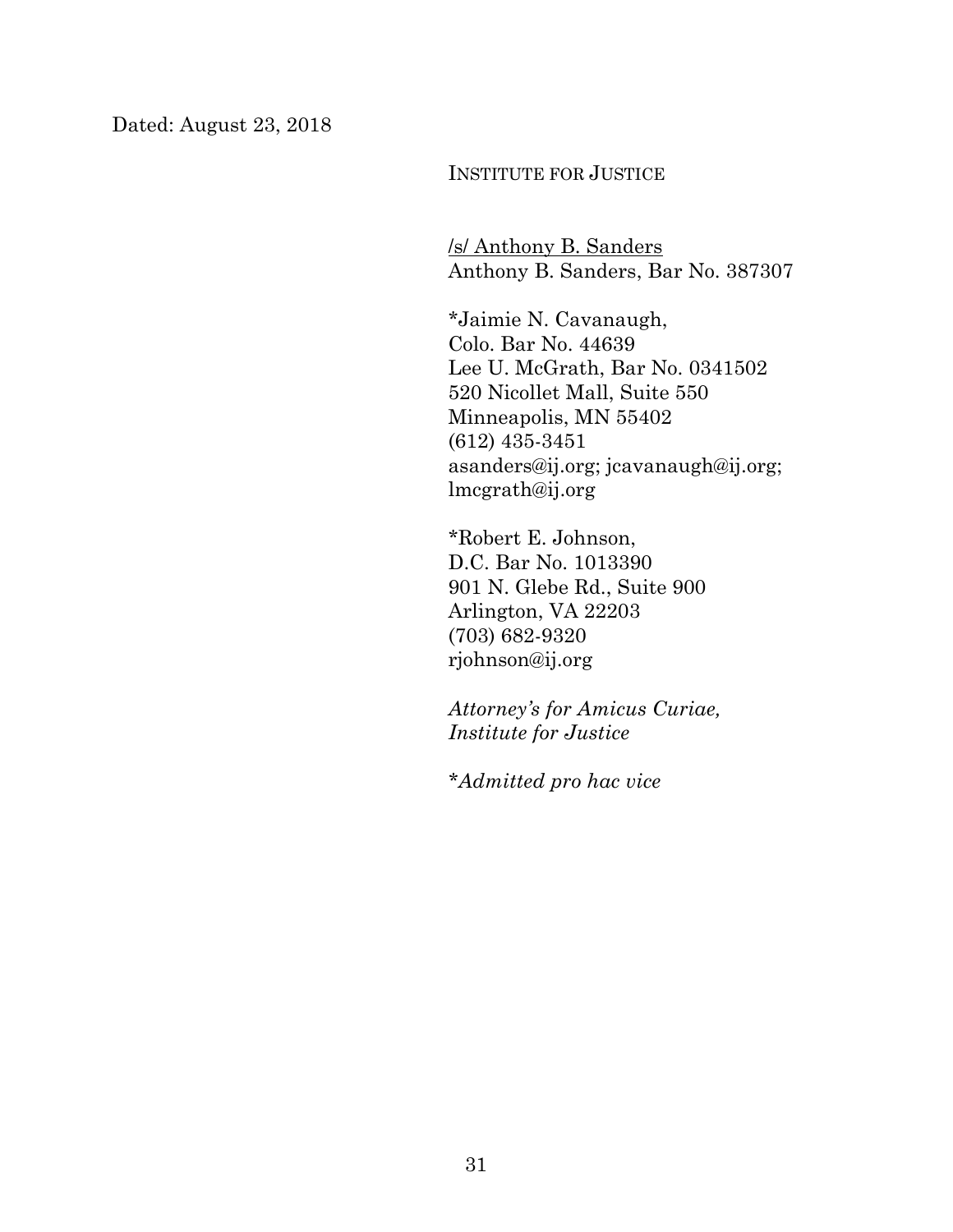#### **A17-1083**

### **STATE OF MINNESOTA IN SUPREME COURT**

Megan Ashley Olson, et al.,

Respondents,

v.

**CERTIFICATION OF BRIEF LENGTH**

One 1999 Lexus MN License Plate No. 851LDV VIN: JT6HF100U6X0079461,

Appellant.

1. I hereby certify that this brief conforms to the requirements of Minn. R. Civ. App. P. 132.01, subds.1 and 3 for a brief produced with a proportional font.

2. The length of this brief is 6,884 words, excluding the cover, table of contents, table of authorities, signature block, and this certificate.

3. This brief was prepared using Microsoft Word 2016, version 1807 in 13-point Century Schoolbook font.

Respectfully submitted: August 23, 2018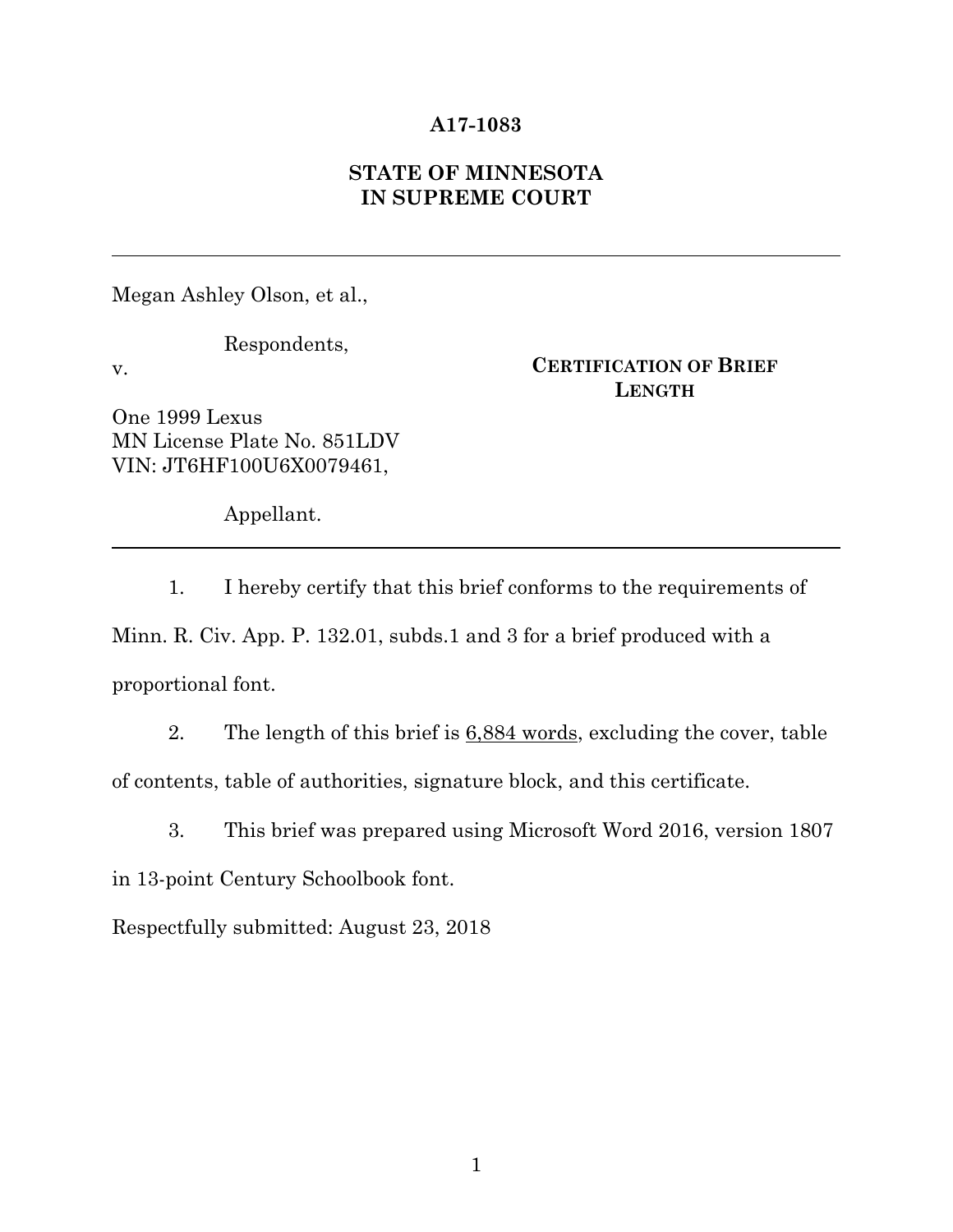INSTITUTE FOR JUSTICE

/s/ Anthony B. Sanders Anthony B. Sanders, Bar No. 387307 520 Nicollet Mall, Suite 550 Minneapolis, MN 55402 (612) 435-3451 asanders@ij.org;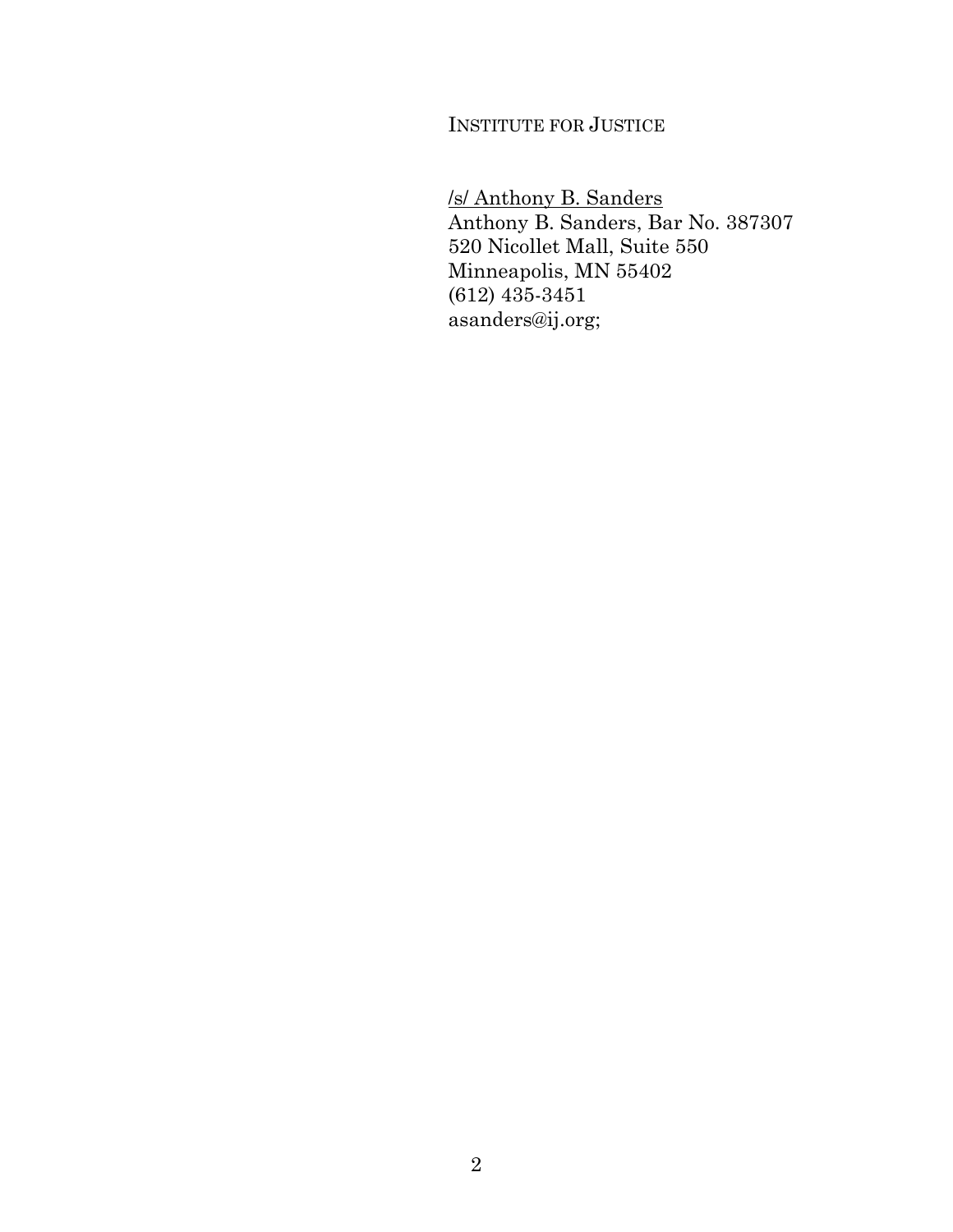#### **A17-1083**

### **STATE OF MINNESOTA IN SUPREME COURT**

Megan Ashley Olson, et al.,

v.

Respondents,

**AFFIDAVIT OF SERVICE**

One 1999 Lexus MN License Plate No. 851LDV VIN: JT6HF100U6X0079461,

Appellant.

STATE OF MINNESOTA  $\qquad$  )

) ss:

COUNTY OF HENNEPIN )

I hereby certify that the forgoing was filed and served via the Court's

E-MACS system on this 23rd day of August, 2018 and two bound copies were

mailed vis U.S. First Class Mail, postage pre-paid to the following parties:

| <b>RONALD HOCEVAR</b>              | RAMSAY LAW FIRM, P.L.L.C.          |
|------------------------------------|------------------------------------|
| <b>Scott County Attorney</b>       | Charles A. Ramsay, Bar No.: 260277 |
|                                    | Daniel J. Koewler, Bar No.: 388460 |
| Todd P. Zettler, Bar No. 0271482   | 2780 Snelling Ave. N., Suite 330   |
| <b>Scott County Justice Center</b> | Roseville, MN 55113                |
| 200 West Fourth Street, JC340      | $(651) 604 - 0000$                 |
| Shakopee, MN 55379                 |                                    |
| $(952)$ 496-8240                   | <b>Attorneys for Respondents</b>   |
|                                    |                                    |

*Attorneys for Appellant*